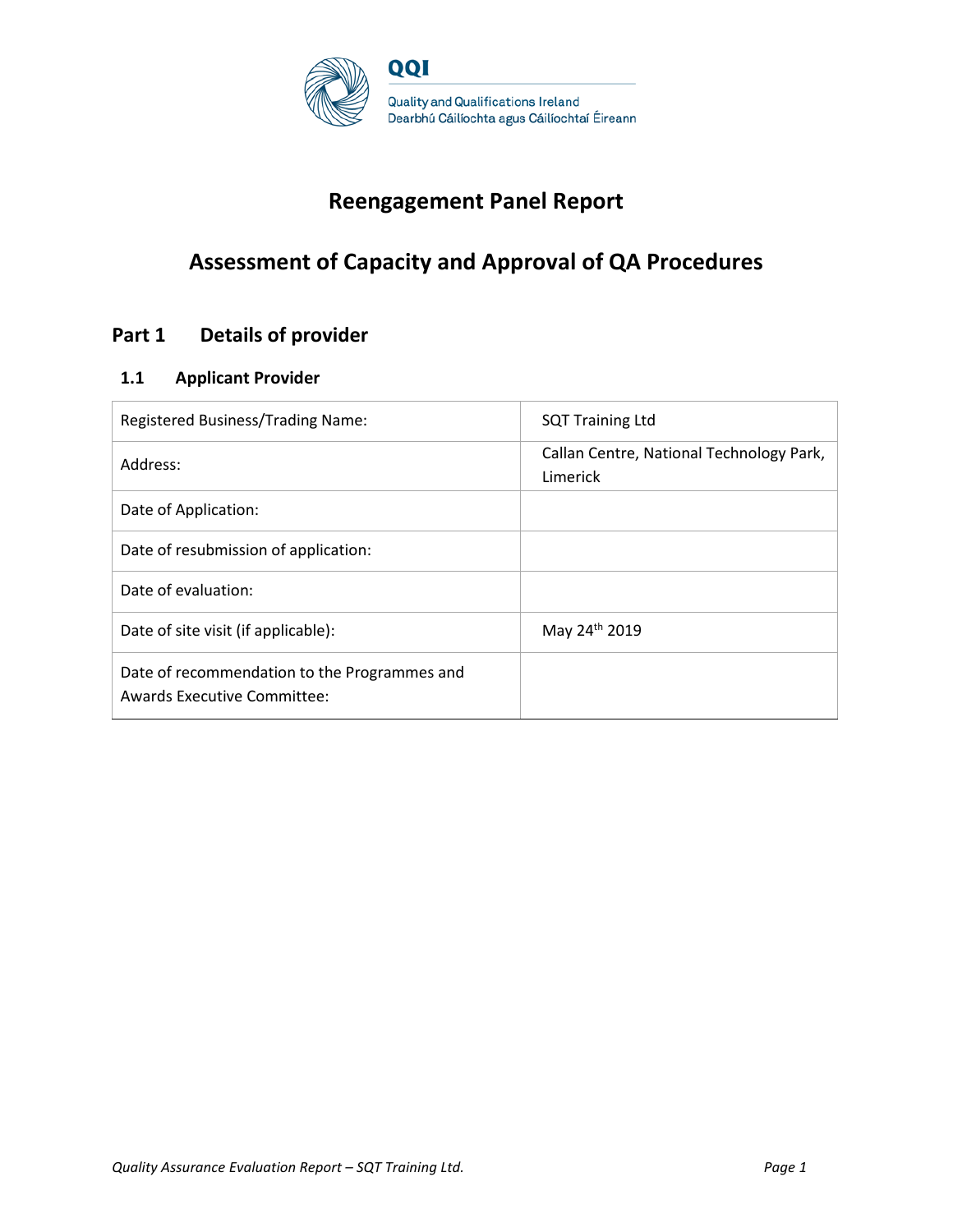

### **1.2 Profile of provider**

SQT, based in Limerick, was founded in 1989, and has to date delivered training programmes to over 70,000 learners. In 2018 6,191 learners were registered on SQT programmes, and of these 671 (11%) were registered on QQI validated programmes.

SQT gained QA approval from FETAC in 2007, and HETAC in 2008. The provider serves both the public and private sectors, and delivers all its programmes off-site, to adult learners, many of whom are in fulltime employment. The focus of SQT's learners is typically career advancement or development as opposed to job seeking. In many cases the learners are sponsored by their employers, and learning activities will involve solving issues specific to their industry or business. Programmes open to the public are typically delivered in hotel venues, while in-house programme delivery typically utilizes a company's own training location and facilities.

SQT offers training (accredited and non-accredited) that stretches across 12 subject areas. Within this, the current scope of provision for its QQI validated programmes (Minor and Special Purpose awards from levels 5 to 8) is as follows:

- 1. Lean Six Sigma (4 HET Special Purpose awards)
- 2. Food Safety (3 FET Special Purpose awards)
- 3. Leadership & Personal Development (1 Minor and 2 Special Purpose awards)

SQT's programmes are typically short in duration and delivered on demand. The provider has a constant intake; in 2018 6,129 learners were distributed across 542 learner cohorts. Class sizes are small and this enables the provider to operate a flexible delivery model, and facilitate individual mentoring practices as an aspect of learning and teaching. The mix of courses offered by the provider can vary from one year to another; these are often responsive to changes in regulation or legislation that could prompt an increase or decrease in demand for individual programmes.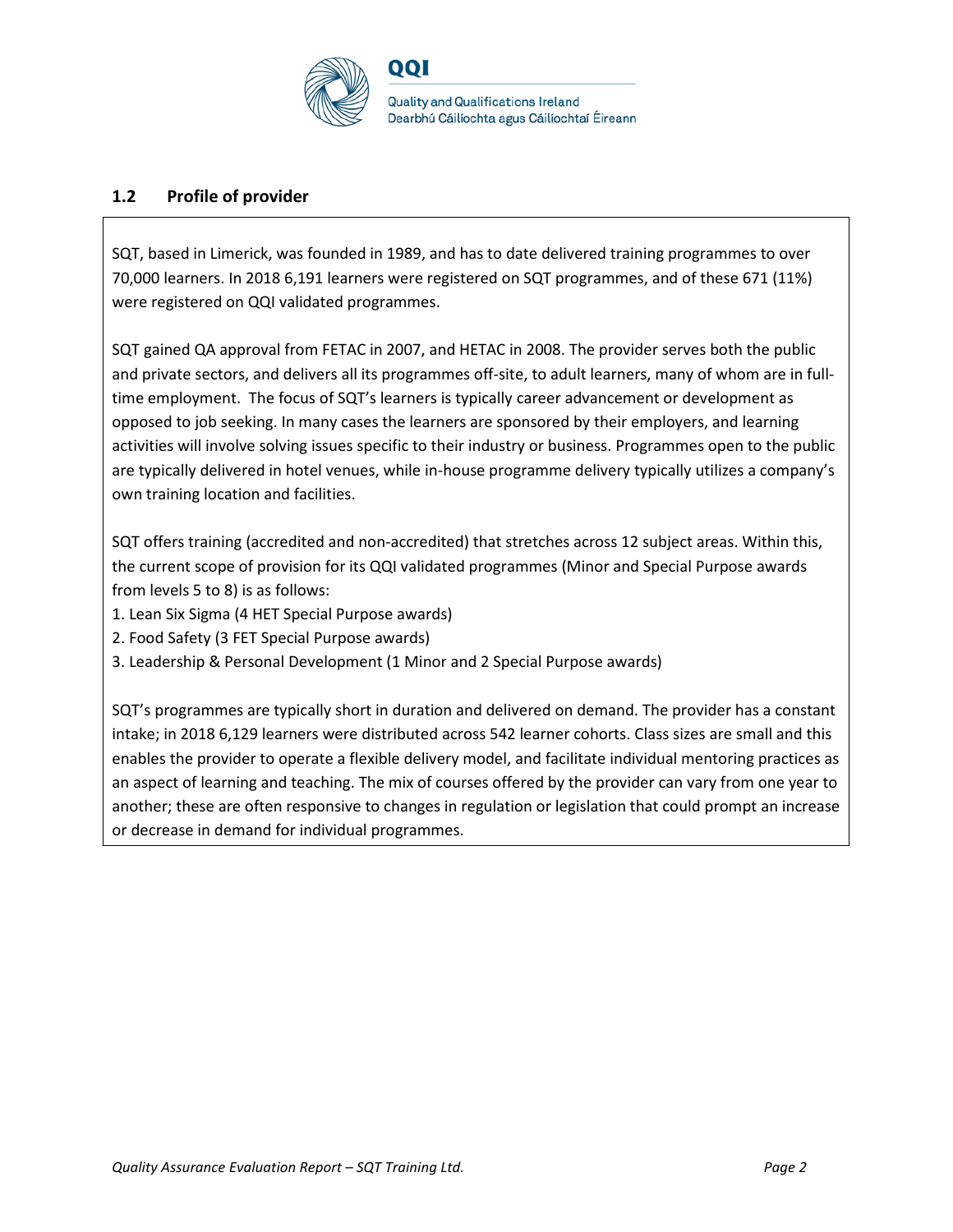

# **Part 2 Panel Membership**

| Name            | Role of panel member     | Organisation                                                                                           |
|-----------------|--------------------------|--------------------------------------------------------------------------------------------------------|
| Michael Hall    | Chair                    | Department of Health and Leisure<br>Studies, Institute of Technology                                   |
| Maria Kyne      | Panel Member             | Head of Faculty of Applied Science,<br>Engineering and Technology, Limerick<br>Institute of Technology |
| David McCarthy  | <b>Panel Member</b>      | Quality Officer, National College of<br>Ireland                                                        |
| Evelyn Cafferty | <b>Managing Director</b> | About Hygiene, Further Education<br>Provider                                                           |
| Catherine Peck  | Report Writer            | <b>Education Consultant</b>                                                                            |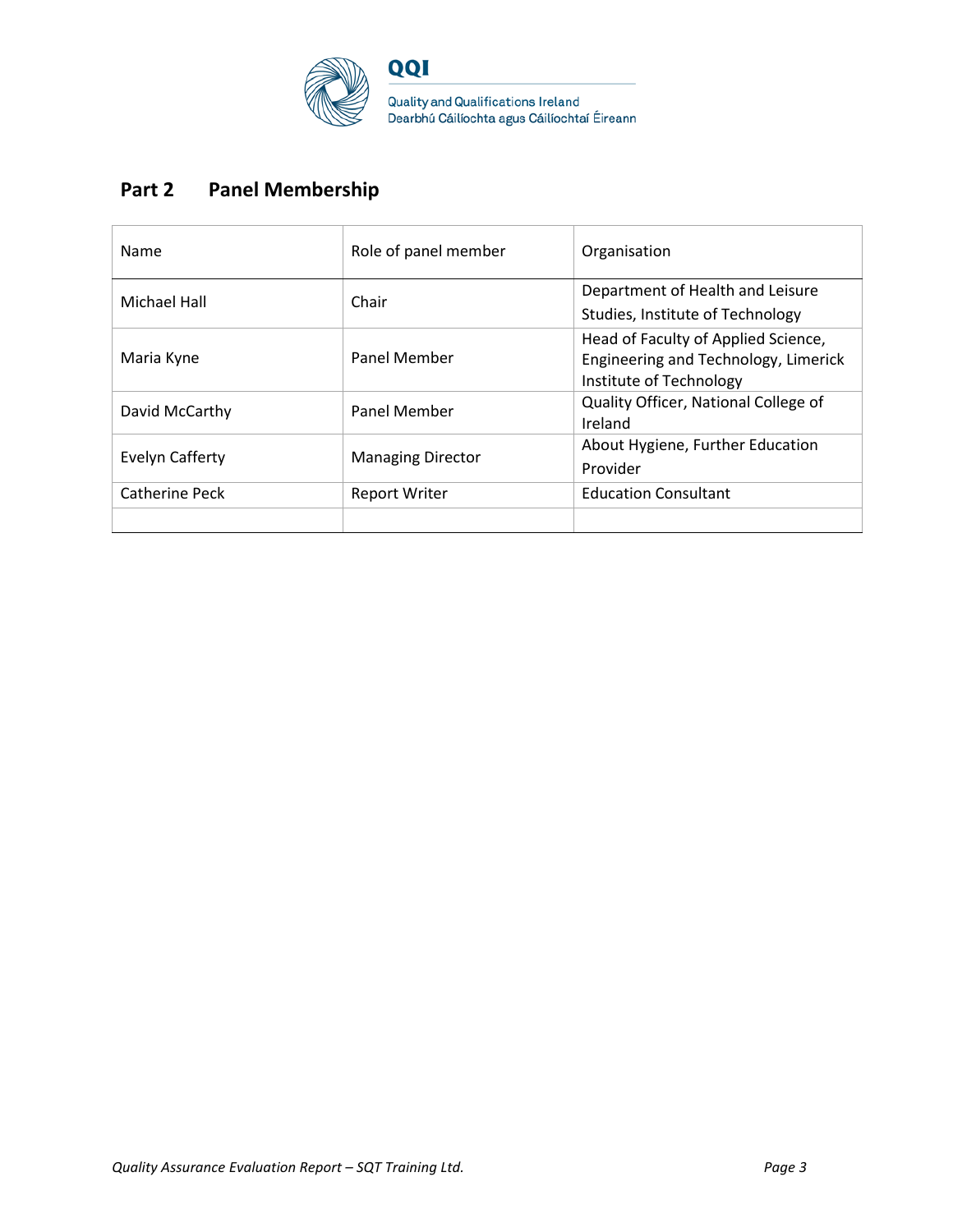

## **Part 3 Findings of the Panel**

### **3.1 Summary Findings**

The panel acknowledges the track record and good standing of SQT in the sector, and makes a number of commendations to the provider.

1. The panel commends the openness and collegiate approach of the SQT team in their dealings with the panel throughout the reengagement process.

2. The panel commends the dedication and commitment of the team at SQT to the mission and vision of the organisation.

3. The panel commends the high level of commitment, understanding and ownership among all staff of SQT's QA documentation and processes.

4. The panel commends the appropriateness of the QA to the specific context and mode of operation of SQT. It was clear to the panel that the system is custom-designed to specifically suit SQT programmes, staff and learners.

5. The panel commends the systematic, structured approach to QA as presented by the Director of Quality and Academic Affairs.

6. The panel commends the accessible and clear structure of the QA documentation.

At the conclusion of the site visit, the panel had concerns pertaining to areas of SQT's QA perceived to be readily amendable. These are outlined in detail in section 6.1 of this report and were identified as *proposed mandatory changes*.

However, given that these issues were discrete, and in the panel's view could be addressed quickly by the provider, SQT was granted 6 weeks in which to submit evidence to the panel that the changes identified were satisfactorily addressed.

The panel reconvened on July  $12<sup>th</sup>$ , 2019 to undertake a desk review of the evidence subsequently submitted by SQT. It is the panel's view that SQT has satisfactorily addressed the proposed mandatory changes. The panel consequently recommends that QQI approve SQT's QA procedures.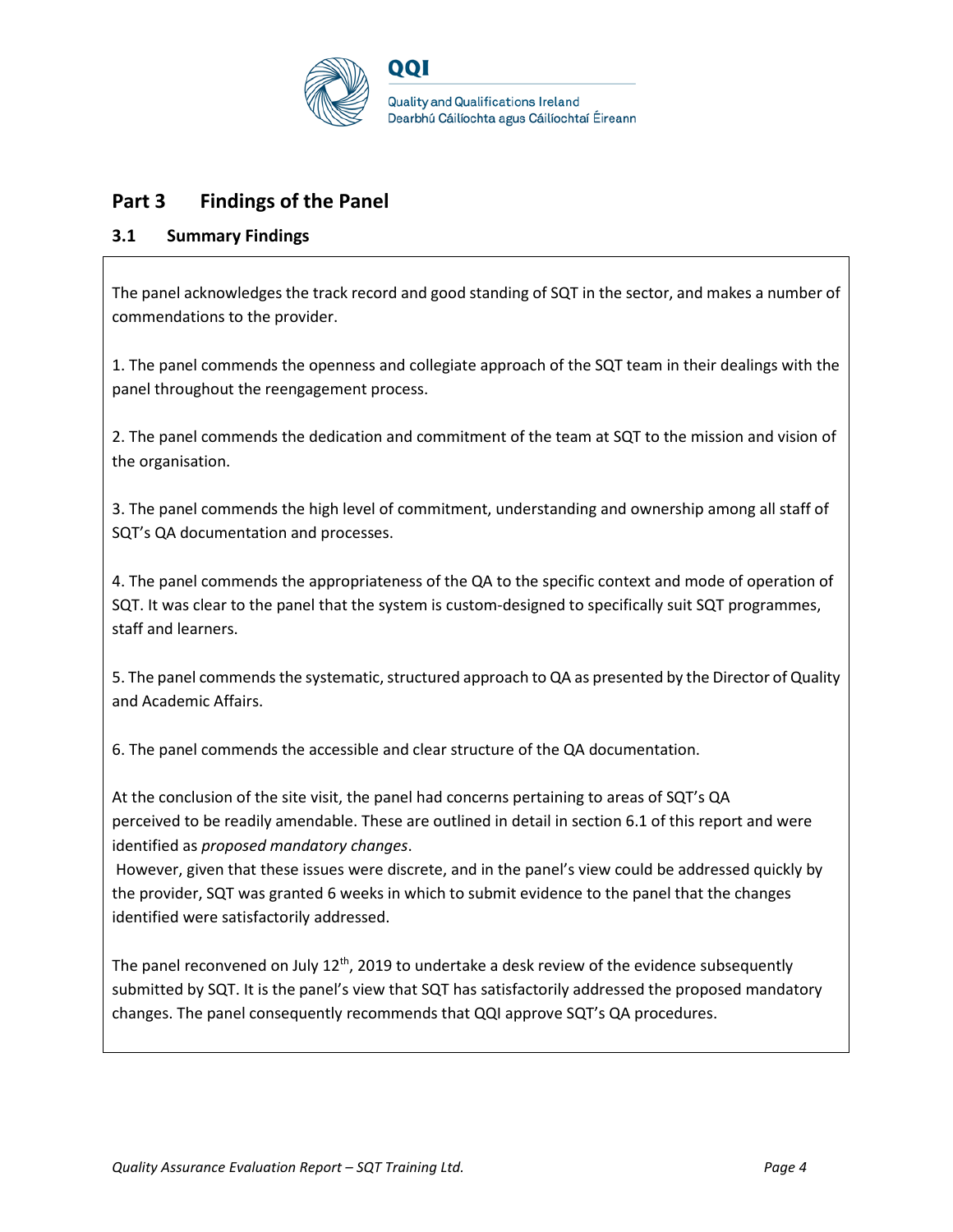

3.2 Recommendation of the panel to Programmes and Awards Executive Committee of QQI

## **6 Week Pause in Progress at Time of Report Submission**

|                                                                                                                               | Tick one as<br>appropriate |
|-------------------------------------------------------------------------------------------------------------------------------|----------------------------|
| <b>Approve</b> SQT draft QA procedures                                                                                        |                            |
| Refuse approval of SQT draft QA procedures with mandatory<br>changes set out in Section 6.1                                   |                            |
| (If this recommendation is accepted by QQI, the provider may make a revised<br>application within six months of the decision) |                            |
| Refuse to approve SQT draft QA procedures                                                                                     |                            |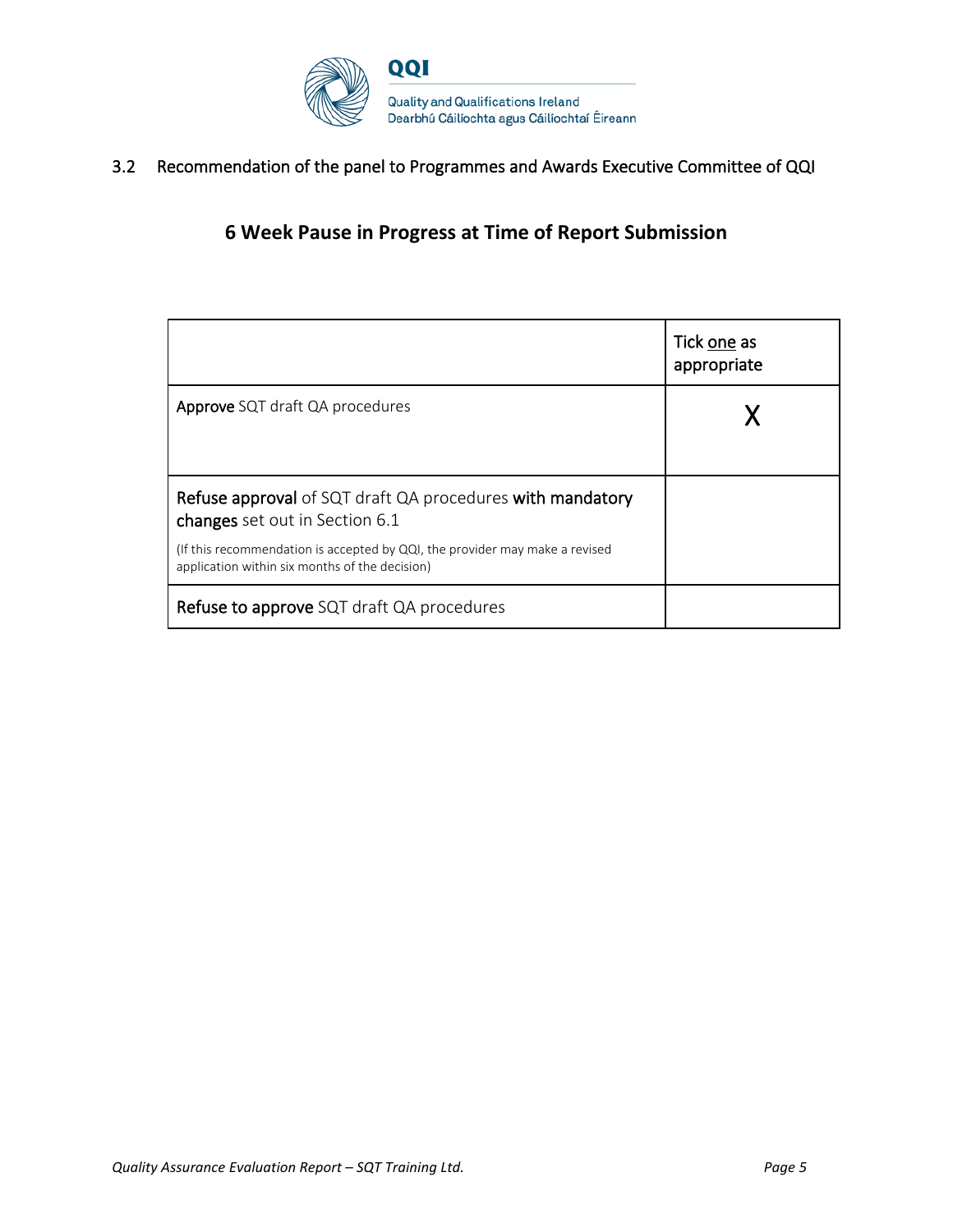

# **Part 4 Evaluation of provider capacity**

## **4.1 Legal and compliance requirements:**

|          | <b>Criteria</b>                    | Yes/No/          | <b>Comments</b>                             |
|----------|------------------------------------|------------------|---------------------------------------------|
|          |                                    | <b>Partially</b> |                                             |
| 4.1.1(a) | Criterion: Is the applicant an     | Yes              | SQT is a Private Limited Company,           |
|          | established Legal Entity who       |                  | registered in Ireland. The CRO is           |
|          | has Education and/or Training      |                  | provided (Application form, p.2).           |
|          | as a Principal Function?           |                  |                                             |
| 4.1.2(a) | Criterion: Is the legal entity     | Yes              | SQT delivers its programmes within          |
|          | established in the European        |                  | Ireland,<br>and<br>has an<br>established    |
|          | Union and does it have a           |                  | presence here. Since 1989 it has            |
|          | substantial presence in Ireland?   |                  | registered over 70,000 learners; over       |
|          |                                    |                  | 6,000 learners were registered in 2018.     |
| 4.1.3(a) | Criterion: Are any                 | Yes              | satisfied<br>is<br>that the<br>The<br>panel |
|          | dependencies, collaborations,      |                  | provider's<br>application<br>includes       |
|          | obligations, parent                |                  | sufficient information with regard to       |
|          | organisations, and subsidiaries    |                  | the company structure. The provider is      |
|          | clearly specified?                 |                  | not involved in collaborative provision     |
|          |                                    |                  | (Application Form, p. 20).                  |
| 4.1.4(a) | Criterion: Are any third-party     | Yes              | SQT<br>currently<br>has<br>third-party      |
|          | relationships and partnerships     |                  | relationships with partners who are         |
|          | compatible with the scope of       |                  | subject matter experts (referred to as      |
|          | access sought?                     |                  | Training Partners in the provider's         |
|          |                                    |                  | documentation).<br>application<br>The       |
|          |                                    |                  | provider's application form specifies       |
|          |                                    |                  | three Training Partners involved in the     |
|          |                                    |                  | of<br>delivery<br>QQI<br>accredited         |
|          |                                    |                  | programmes (p. 4). Legal agreements         |
|          |                                    |                  | those<br>have<br>with<br>partners<br>been   |
|          |                                    |                  | developed in consultation with QQI,         |
|          |                                    |                  | and a Pro forma agreement is provided       |
|          |                                    |                  | Appendix J of the<br>provider's<br>in.      |
|          |                                    |                  | documentation.<br>The<br>partnership        |
|          |                                    |                  | model is documented in the provider's       |
|          |                                    |                  | QA documentation (QAP1-2, p.18).            |
| 4.1.5(a) | Criterion: Are the applicable      | Yes              | provider<br>The<br>has<br>submitted         |
|          | regulations and legislation        |                  | reflective<br>documentation<br>οf           |
|          | complied with in all jurisdictions |                  | compliance with relevant regulation         |
|          | where it operates?                 |                  | and legislation, and signed a statutory     |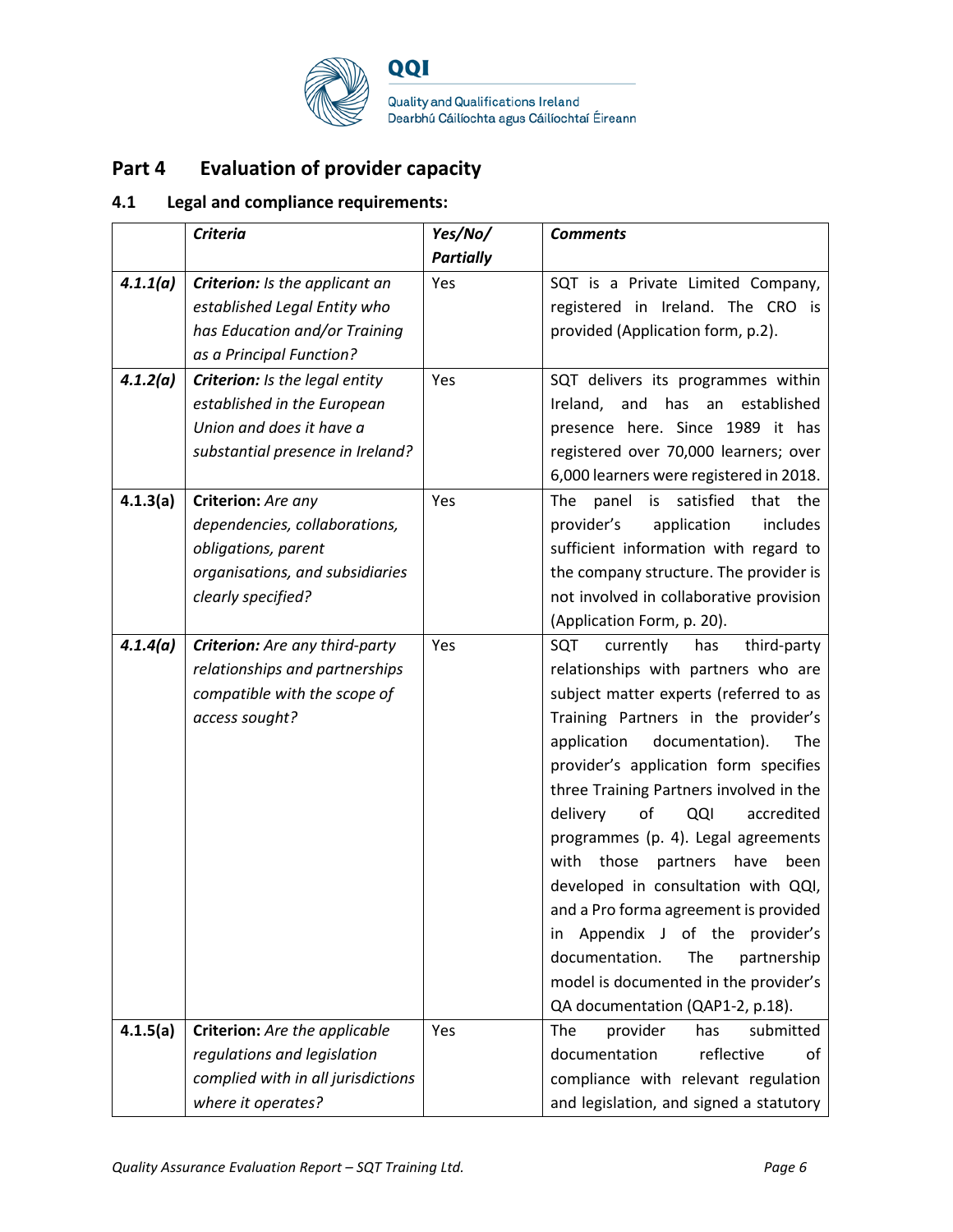

**Quality and Qualifications Ireland** Dearbhú Cáilíochta agus Cáilíochtaí Éireann

|          |                                  |     | declaration<br>confirming<br>this              |
|----------|----------------------------------|-----|------------------------------------------------|
|          |                                  |     | documentation<br>be<br>to<br>true<br>and       |
|          |                                  |     | complete (Application form, p.16)              |
| 4.1.6(a) | Criterion: Is the applicant in   | Yes | SQT has a history of good standing             |
|          | good standing in the             |     | within the qualifications, education           |
|          | qualifications systems and       |     | training systems in Ireland.<br>and            |
|          | education and training systems   |     | Following incorporation in 2001 the            |
|          | in any countries where it        |     | provider<br>attained<br><b>NEBOSH</b>          |
|          | operates (or where its parents   |     | accreditation in 2005. SQT gained              |
|          | or subsidiaries operate) or      |     | accreditation with FETAC in 2007, and          |
|          | enrols learners, or where it has |     | 2008.<br><b>HETAC</b><br>The<br>provider<br>in |
|          | arrangements with awarding       |     | undertook programmatic review in               |
|          | bodies, quality assurance        |     | 2011 and institutional review in 2012.         |
|          | agencies, qualifications         |     | SQT currently delivers a range of QQI          |
|          | authorities, ministries of       |     | validated programmes.                          |
|          | education and training,          |     |                                                |
|          | professional bodies and          |     |                                                |
|          | regulators.                      |     |                                                |

#### **Findings**

The panel notes that SQT has been operating with an established relationship with FETAC since 2007 and HETAC since 2008. The provider has an established QA audit process, and states in its application that all policies and procedures have been audited against relevant legislation as part of the re-engagement process (p. 24). Further, SQT has submitted comprehensive documentation with its application form for QQI re-engagement. This documentation is indicative of legal and compliance requirements being met.

During the site visit, the panel's inquiries sought further detail relevant to criterion 4.1.4(a); the provider's relationship with the three Training Partners involved in the delivery of QQI accredited programmes. Specifically, the panel explored how the legal agreements (developed in consultation with QQI) between SQT and its Training Partners are realized in practice. These legal agreements devolve authority to SQT to monitor and control Training Partner personnel in connection with the provision of QQI validated programmes. Representatives of Training Partner organisations were in attendance alongside the provider's own staff. Both SQT and the Training Partner representatives in attendance responded directly and with clarity to the panel's inquiries.

Aspects of the relationship between SQT and its Training Partners that are relevant to particular dimensions of QA outlined in QQI's 2016 Core and Sector Specific (Independent/Private) Statutory Quality Assurance Guidelines are discussed in more detail in section 5.4 of this report.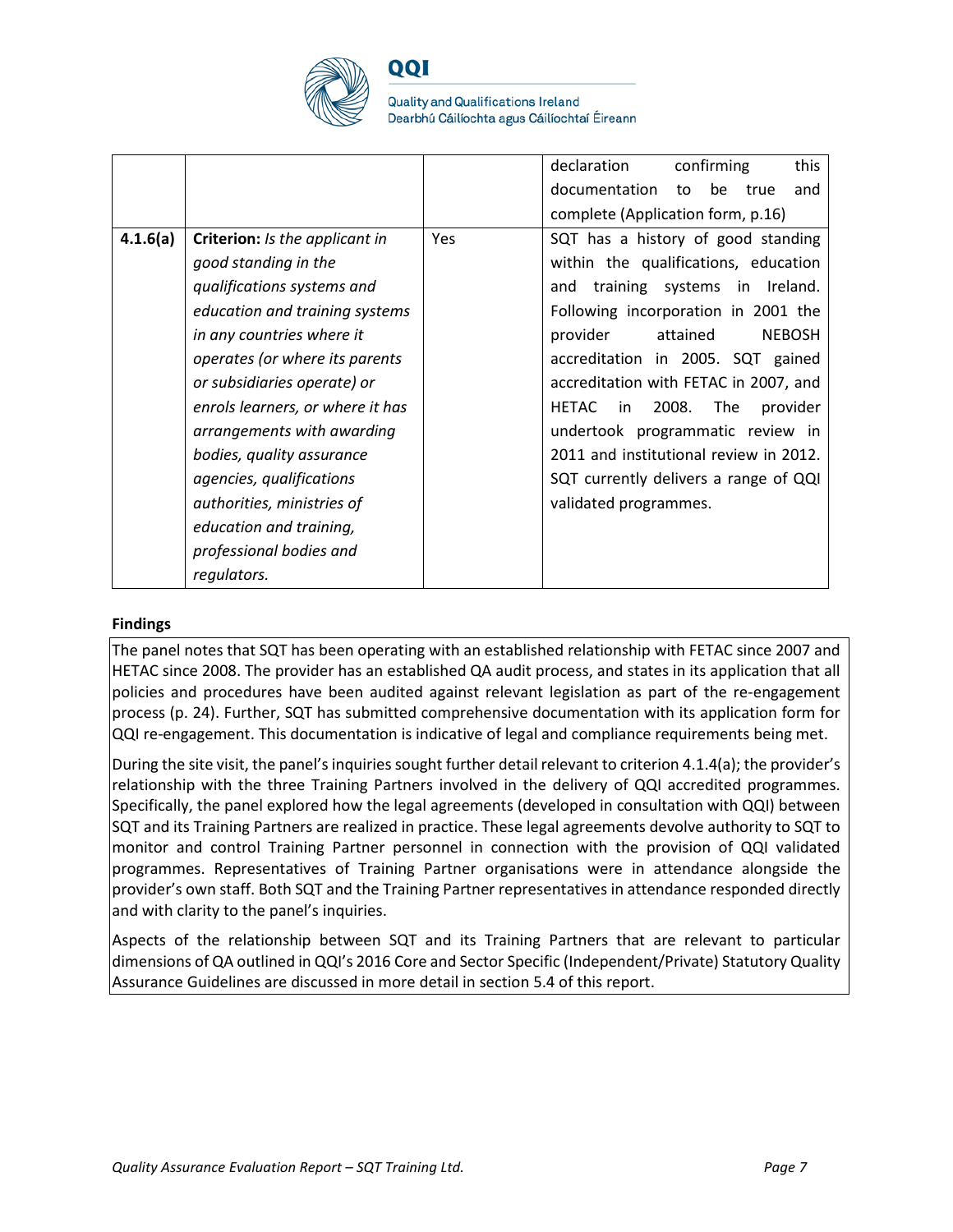

**Quality and Qualifications Ireland** Dearbhú Cáilíochta agus Cáilíochtaí Éireann

#### **4.2 Resource, governance and structural requirements:**

|          | <b>Criteria</b>                                                                                                                | Yes/No/          | <b>Comments</b>                                                                                                                                                                                                                                                                                                                                                                                                                                                                                                                                                                                                                                                               |
|----------|--------------------------------------------------------------------------------------------------------------------------------|------------------|-------------------------------------------------------------------------------------------------------------------------------------------------------------------------------------------------------------------------------------------------------------------------------------------------------------------------------------------------------------------------------------------------------------------------------------------------------------------------------------------------------------------------------------------------------------------------------------------------------------------------------------------------------------------------------|
|          |                                                                                                                                | <b>Partially</b> |                                                                                                                                                                                                                                                                                                                                                                                                                                                                                                                                                                                                                                                                               |
| 4.2.1(a) | <b>Criterion:</b> Does the applicant<br>have a sufficient resource base<br>and is it stable and in good<br>financial standing? | Yes              | Adequate information was provided within the<br>provider's application documentation to support<br>provider's<br>This<br>documentation<br>the<br>case.<br>included<br>abridged<br>2017<br>accounts<br>for<br>(Application Form, Appendix F).                                                                                                                                                                                                                                                                                                                                                                                                                                  |
| 4.2.2(a) | <b>Criterion:</b> Does the applicant<br>have a reasonable business<br>case for sustainable provision?                          | Yes              | provider's policy<br>The<br>risk<br>pertaining<br>to<br>management<br>and<br>its<br>strategic<br>planning<br>framework are included in SQT's Draft QA (QAP-<br>1-3 & QAP-1-4). The provider's business model<br>(as outlined in the application documents and<br>further elaborated on during the panel site visit)<br>enables SQT to act responsively to changing<br>market demands for its programmes. The<br>provider's scope of provision for an off-site<br>delivery model (located at customer sites and<br>rented space as required) is also conducive to<br>flexibility. Learner numbers are indicative of SQT<br>programmes meeting a clear demand in the<br>market. |
| 4.2.3(a) | Criterion: Are fit-for-purpose<br>governance, management and<br>decision making structures in<br>place?                        | Yes              | The panel notes that some discussion regarding<br>membership of the Academic Council took place<br>during the site visit. However, the panel is<br>satisfied that SQT's governance, enhanced in<br>2013 following 2012 institutional review, is<br>largely fit-for-purpose. This is discussed further<br>in section 5.1 of this report.                                                                                                                                                                                                                                                                                                                                       |
| 4.2.4(a) | Criterion: Are there<br>arrangements in place for<br>providing required information<br>to QQI?                                 | Yes              | SQT has sufficient administrative support in<br>place, and employs a full-time Director of Quality<br>Assurance & Academic Affairs.                                                                                                                                                                                                                                                                                                                                                                                                                                                                                                                                           |

#### **Findings**

The panel is satisfied that SQT's resource base, governance and structures meet criteria 4.2. SQT has a 30 year track record of successful provision in the sector. The provider has expanded and matured during that period, gaining accreditation and systematically documenting and embedding QA across the organisation's operations. SQT has leveraged the re-engagement process with QQI and associated gap analysis to develop additional policies and procedures which will further strengthen the organisation.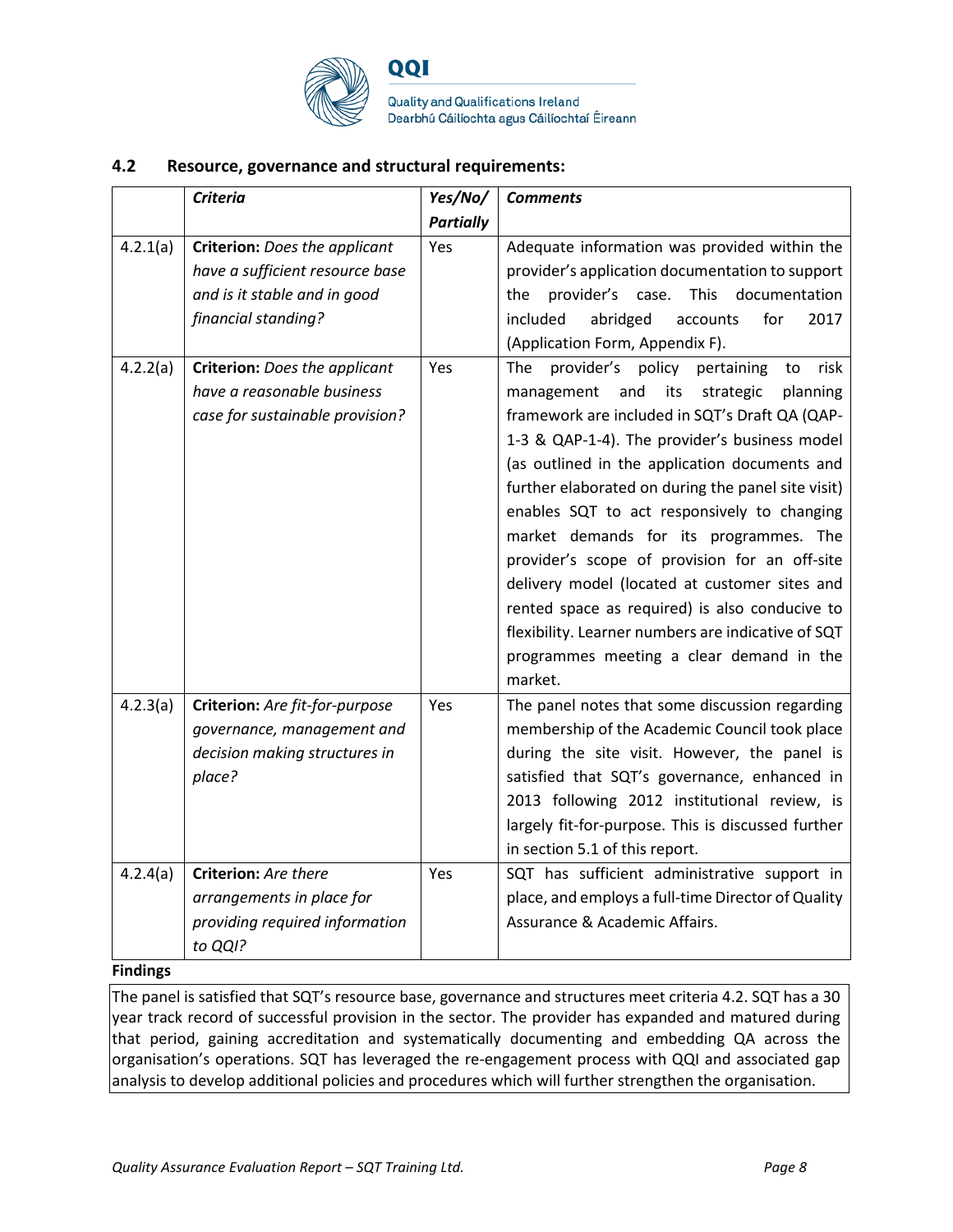

### **4.3 Programme development and provision requirements:**

|          | <b>Criteria</b>                      | Yes/No/          | <b>Comments</b>                           |
|----------|--------------------------------------|------------------|-------------------------------------------|
|          |                                      | <b>Partially</b> |                                           |
| 4.3.1(a) | Criterion: Does the applicant have   | Yes              | SQT are an established provider with a    |
|          | experience and a track record in     |                  | 30 year track record in provision of both |
|          | providing education and training     |                  | and<br>non-accredited<br>accredited       |
|          | programmes?                          |                  | programmes.                               |
| 4.3.2(a) | Criterion: Does the applicant have   | Yes              | SQT have 39 approved tutors. These        |
|          | a fit-for-purpose and stable         |                  | tutors are employed by its Training       |
|          | complement of education and          |                  | Partners. However, under the terms of     |
|          | training staff?                      |                  | SQT's legal agreement with its Training   |
|          |                                      |                  | Partners, SQT monitors and controls the   |
|          |                                      |                  | quality of teaching by those personnel in |
|          |                                      |                  | connection with the provision of QQI      |
|          |                                      |                  | validated programmes. A register of       |
|          |                                      |                  | approved tutors was submitted with the    |
|          |                                      |                  | provider's application form (Appendix     |
|          |                                      |                  | $C$ ).                                    |
| 4.3.3(a) | Criterion: Does the applicant have   | Yes              | The panel is satisfied that SQT's track   |
|          | the capacity to comply with the      |                  | record of certification, and its approach |
|          | standard conditions for validation   |                  | to the re-engagement process reflects its |
|          | specified in Section 45(3) of the    |                  | capacity to co-operate with and assist    |
|          | <b>Qualifications and Quality</b>    |                  | QQI and provide QQI with information as   |
|          | Assurance (Education and             |                  | specified in Section 45(3) of the 2012    |
|          | Training) Act (2012) (the Act)?      |                  | Qualifications and Quality Assurance      |
|          |                                      |                  | (Education and Training) Act.             |
| 4.3.4(a) | Criterion: Does the applicant have   | Yes              | SQT delivers all of its programmes off-   |
|          | the fit-for-purpose premises,        |                  | site, utilizing rented spaces as required |
|          | facilities and resources to meet the |                  | (typically hotel facilities) for publicly |
|          | requirements of the provision        |                  | available<br>In-house<br>programmes.      |
|          | proposed in place?                   |                  | provision for companies or organisations  |
|          |                                      |                  | is typically facilitated on the company   |
|          |                                      |                  | site. The provider's policy for approval  |
|          |                                      |                  | and monitoring of programme venues is     |
|          |                                      |                  | included in its Draft QA (QAP7-1).        |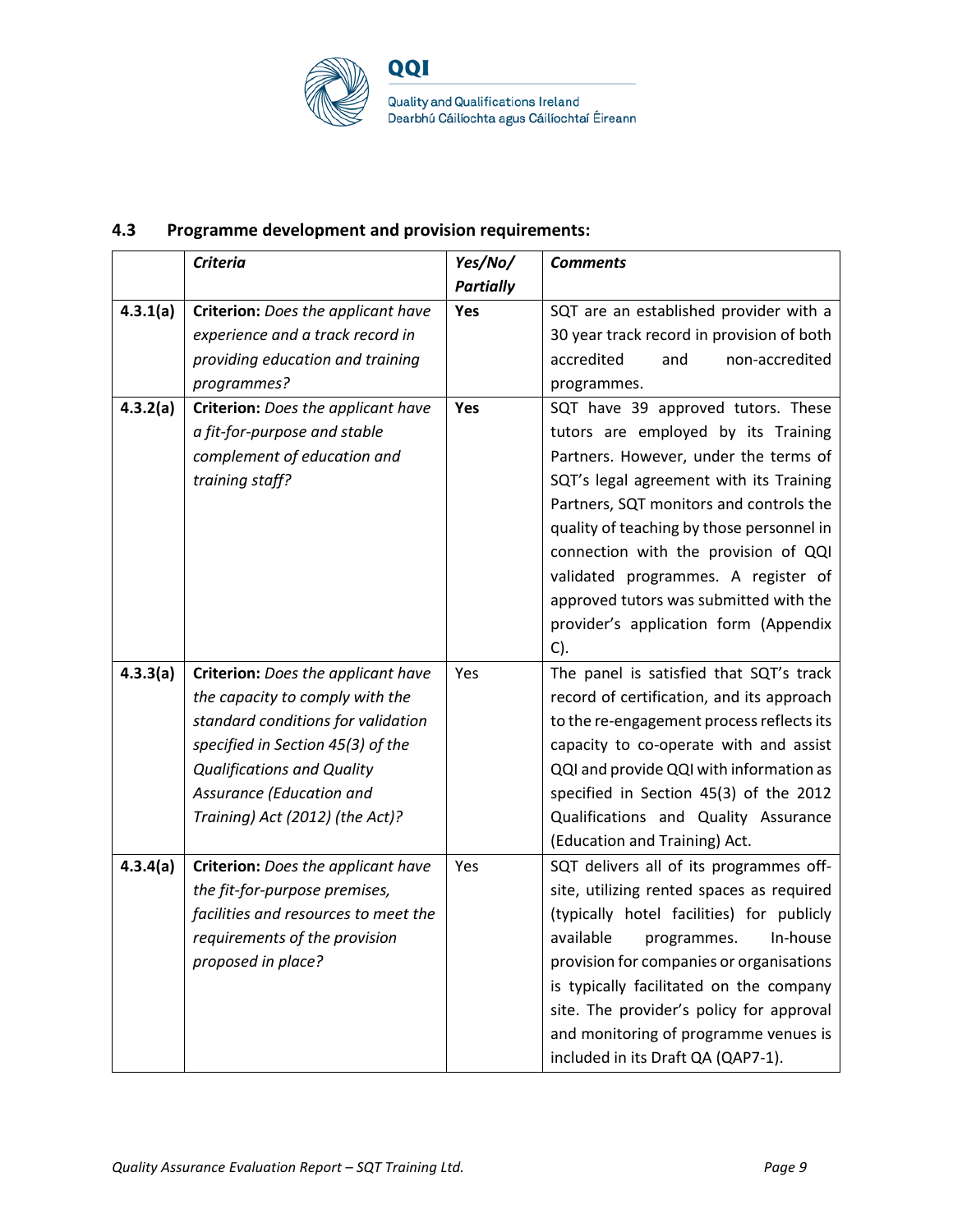

**Quality and Qualifications Ireland** Dearbhú Cáilíochta agus Cáilíochtaí Éireann

| 4.3.5(a) | Criterion: Are there access,<br>transfer and progression<br>arrangements that meet QQI's<br>criteria for approval in place?                        | Yes | Following the panel site visit, SQT has<br>been issued with two points of specific<br>advice in regard to this criterion which<br>are outlined in section 6.2 of this report<br>(6.2.4 and 6.2.6). Otherwise, the panel is                |
|----------|----------------------------------------------------------------------------------------------------------------------------------------------------|-----|-------------------------------------------------------------------------------------------------------------------------------------------------------------------------------------------------------------------------------------------|
|          |                                                                                                                                                    |     | satisfied that appropriate arrangements<br>are in place that meet QQI's criteria for<br>approval.                                                                                                                                         |
| 4.3.6(a) | <b>Criterion:</b> Are structures and<br>resources to underpin fair and<br>consistent assessment of learners<br>in place?                           | Yes | panel is satisfied that SQT's<br><b>The</b><br>assessment procedures are appropriate<br>to the fair and consistent assessment of<br>enrolled learners; policies relating to<br>these are included in the provider's draft<br>QA (QAP6-1). |
| 4.3.7(a) | <b>Criterion:</b> Are arrangements for<br>the protection of enrolled learners<br>to meet the statutory obligations<br>in place (where applicable)? | Yes | The panel is satisfied that the provider's<br>arrangements for the protection of<br>enrolled learners are in place; the policy<br>for Protection of Enrolled Learners is<br>included in its Draft QA (QAP7-4).                            |

#### **Findings**

The panel is satisfied that SQT's programme development and provision requirements meet criteria 4.3. The provider has a track record of certification, a complement of approved tutors who are appropriately qualified (the relationship between SQT, Training Partners and Tutors is discussed further in section 5.4 of this report). The provider has policies in place, submitted to QQI and the panel as part of the reengagement process, that pertain to off-site provision, fair and consistent assessment and the protection of enrolled learners.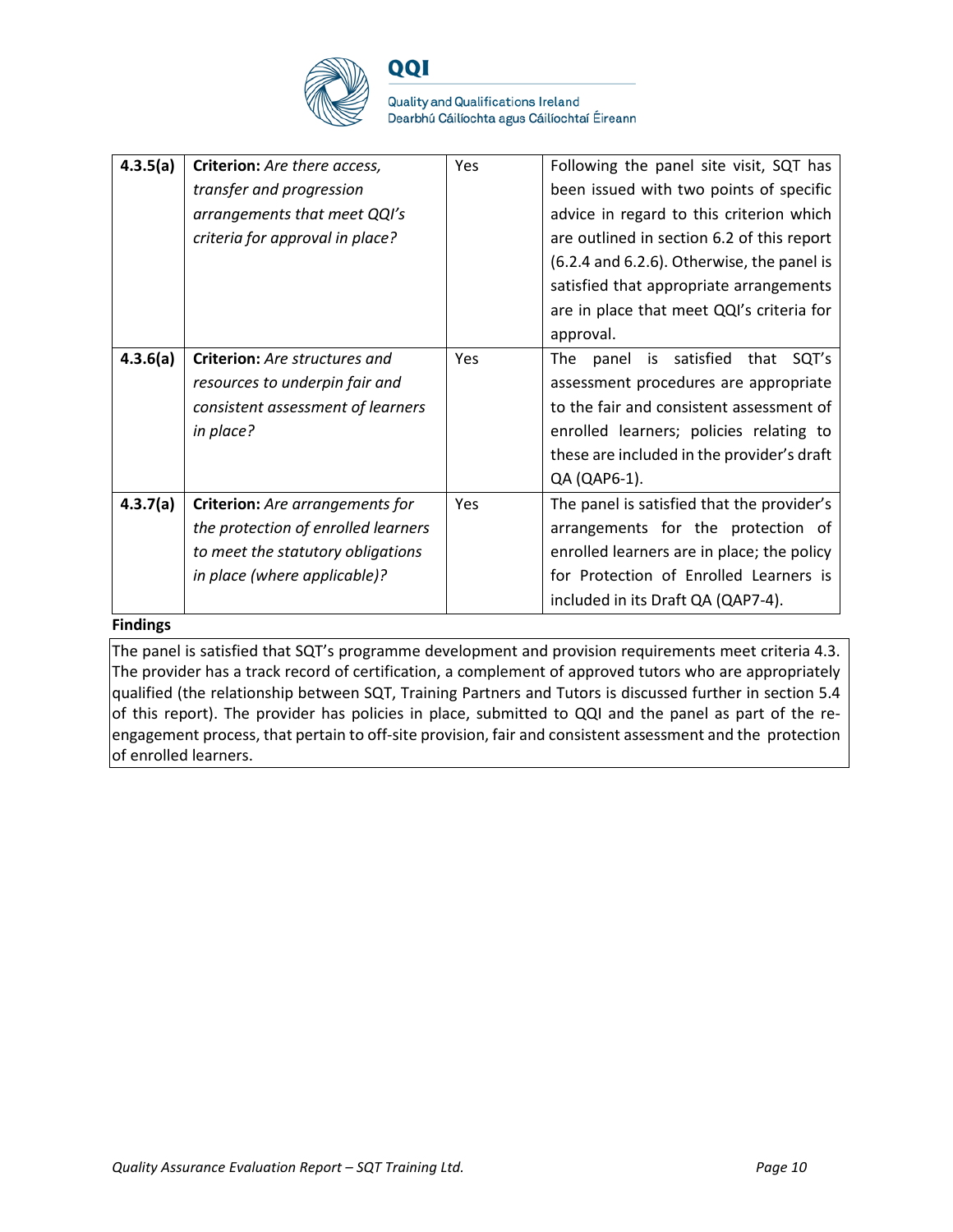

### **4.4 Overall findings in respect of provider capacity to provide sustainable education and training**

The panel is satisfied that SQT has the capacity to provide sustainable education and training within its current scope of provision.

Appropriate evidence submitted as part of the provider's application for re-engagement is indicative of SQT having a sufficient resource base, and strong financial management is considered a strategic priority by SQT. Further, the provider's delivery model of utilizing hotels and off-site locations and working with approved Training Partners affords it a significant degree of flexibility to respond to fluctuations and changes in market demand for its programmes. The provider's administrative staff is lean, and staff are therefore cross-trained to ensure capacity across key functions. Processes are documented down to the level of detailed work instructions to reduce risks associated with the absence or departure of key staff members.

The provider actively manages risk, and accounts for vulnerabilities in strategic planning. SQT acknowledges the constant challenge inherent in keeping pace with the changing requirements of industry and changing legislation. Further, the provider's senior management are cognisant of shifting expectations with regard to traditional face to face delivery and the alternatives made possible through digital technologies and Virtual Learning Environments (VLEs). While the current scope of provision does not encompass Blended Learning for its QQI programmes, SQT has been active in integrating technology to support and enhance its face to face delivery.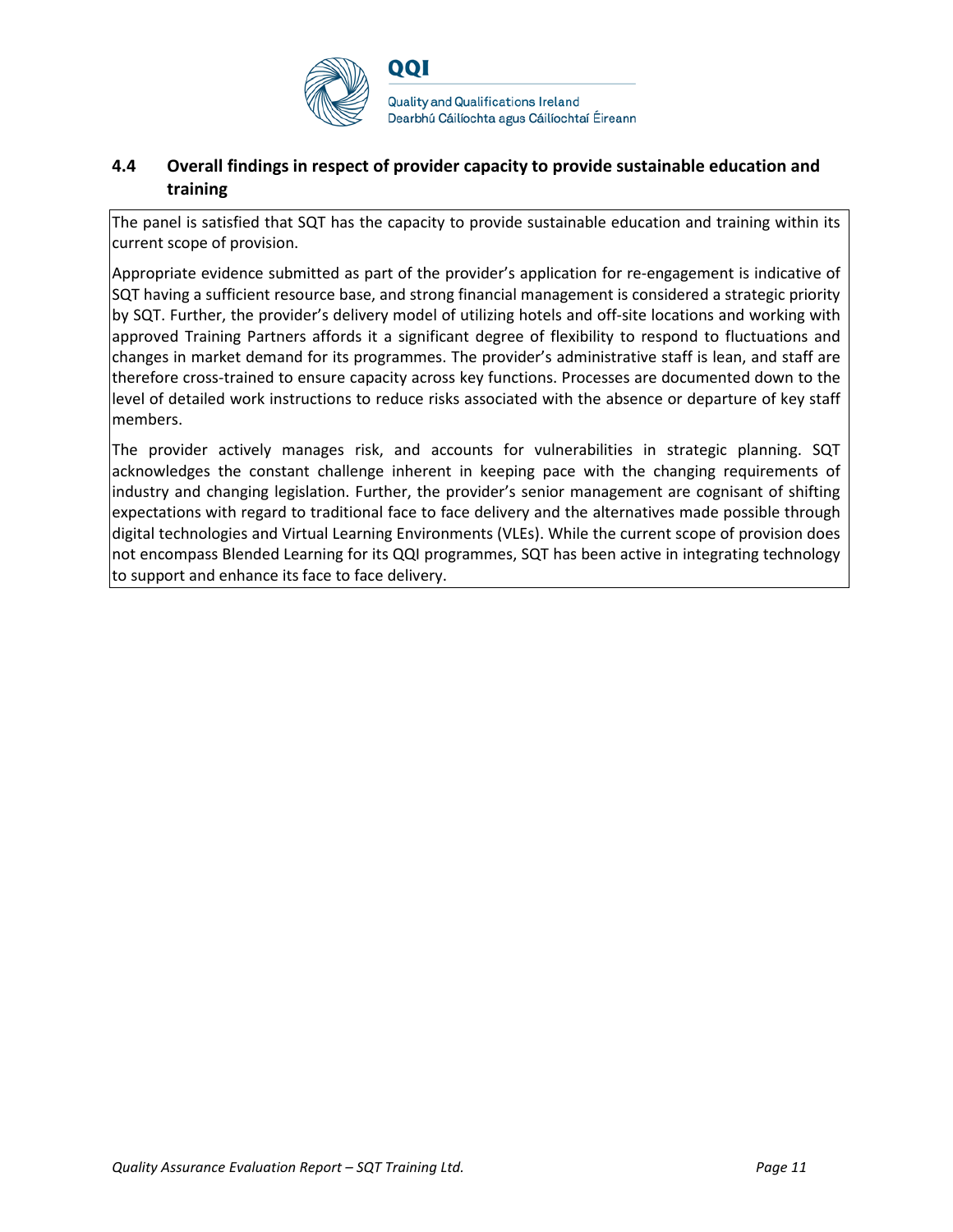

## **Part 5 Evaluation of draft QA Procedures submitted by SQT**

*The following is the panel's findings following evaluation of SQT quality assurance procedures against QQI's Core Statutory Quality Assurance Guidelines (April 2016). Sections 1-11 of the report follows the structure and referencing of the Core QA Guidelines.* 

#### **1 GOVERNANCE AND MANAGEMENT OF QUALITY**

#### *Panel Findings:*

#### **Governance - Separation of Academic & Commercial**

The panel is satisfied overall that QQI's QA guidelines within this dimension of QA have been met by SQT. The panel notes the significant work undertaken by the provider to strengthen its governance structures following a 2012 Institutional Review, and that a comprehensive system of governance is now in place. The provider's policies for Governance and Management of Quality assurance are provided in its Draft QA (QAP1-1 – 1-4). The membership, roles and responsibilities, tenure, meeting frequency and quorum of the various units of governance are detailed within these.

During the site visit, the provider overviewed a number of outcomes and positive impacts of the Institutional review process. These included its appointment of an independent chair to both the Board of Directors and the Academic Council to bring externality to decision making processes within both corporate and academic domains. The provider additionally appointed a Director of Quality and Academic Affairs, and following consultation with QQI implemented a legal agreement with its Training Partners (discussed further in section 5.4 of this report), as this was an area closely scrutinized during the Institutional Review process.

With regard to the Academic Council, further externality is being sought, and is planned for appointment by the end of 2019. The panel notes that increasing the representation of academic (tutoring) staff on the Academic council could also ensure a sense of academic ownership.

From January 2019 a Risk Management policy and procedures have been established and documented. The Senior Management Team is responsible for the development and maintenance of SQT's risk register, a live document. Changes to the provider's risk profile are reviewed by the Operations Management Team; the Board of Directors take overall responsibility for ensuring risk is within acceptable limits.

The panel notes that SQT is an active member of the Higher Education Colleges Association (HECA).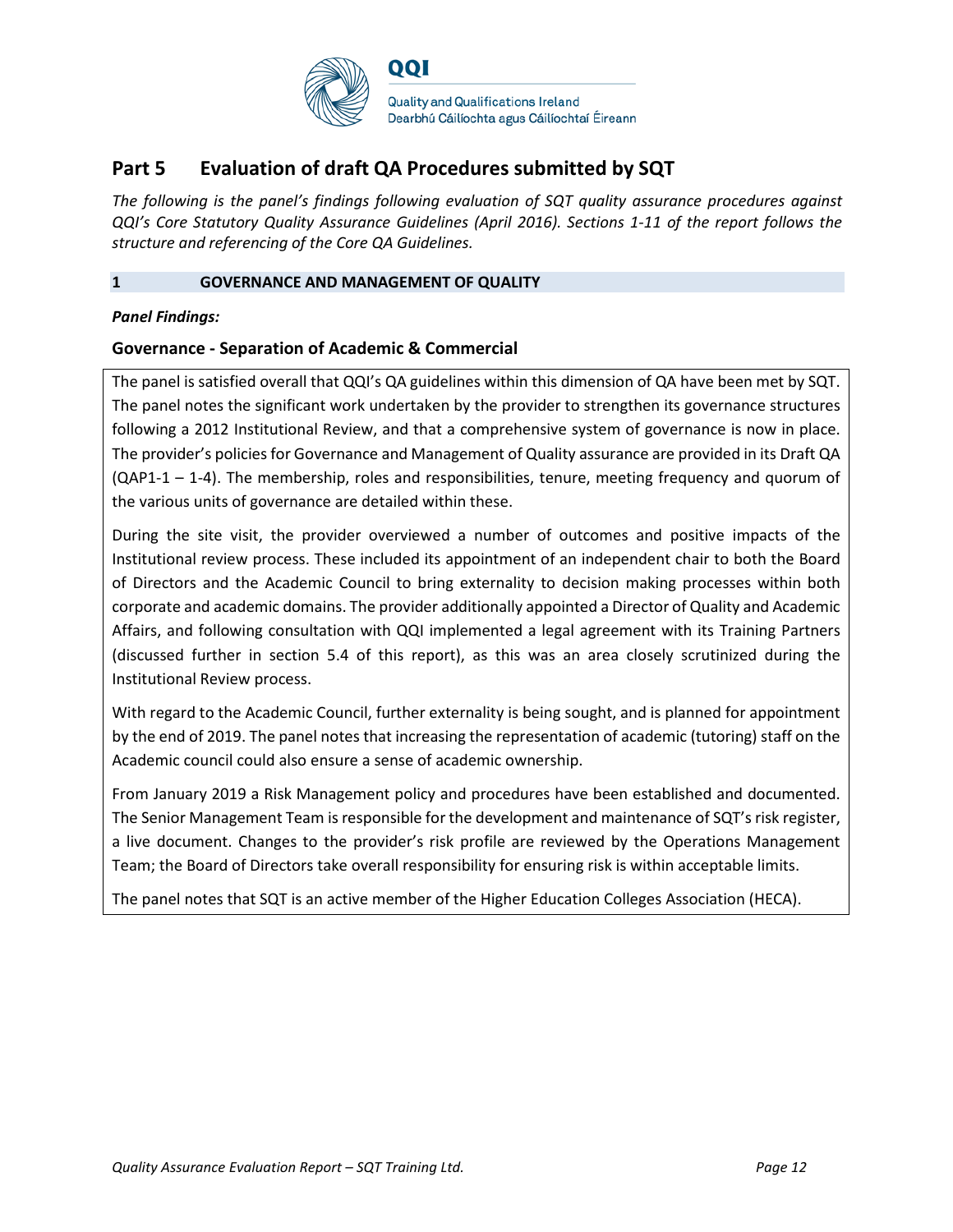

**Quality and Qualifications Ireland** Dearbhú Cáilíochta agus Cáilíochtaí Éireann

#### **2 DOCUMENTED APPROACH TO QUALITY ASSURANCE**

#### *Panel Findings:*

The panel is satisfied overall that QQI's QA guidelines within this dimension of QA have been met by SQT, and commends SQT for presenting a comprehensive and clear re-engagement application and Draft QA.

During the site visit, the provider's representatives outlined the organisation's journey from an initially very operationally determined QA in the early years of the provider's operations to a more formal and finally embedded QA as the organisation has matured, and as an outcome of engagement with FETAC, HETAC, Programmatic review and Institutional Review. SQT states in its application documents that it has now embedded QA across the organisation, spanning both corporate and academic domains. Procedures and policies have been developed with reference to the Qualifications and Quality Assurance (Education and Training) Act 2012, the Employment Equality Acts 1998 – 2015, the Disability Act 2005 and the Data Protection Act 2018. A 2018 revision of the institution's guidelines have aligned it with QQI's 2016 Core Statutory Quality Assurance Guidelines and the 2016 Sector Specific Independent/Private Statutory Quality Assurance Guidelines.

The provider's QA framework breaks down into five stages; strategy, implementation, monitoring & selfevaluation, continuous improvement and publication of findings/outcomes. The Director of Quality and Academic Affairs takes ultimate responsibility for policy monitoring and document control (the latter is approved by the Academic Council). The panel sought to illuminate areas of responsibility in relation to QA, and how staff and Training partner personnel interacted with the existing policies and procedures. The provider undertakes internal QA audits on an annual basis, with audit teams assigned to areas other than their own to approach impartiality. The outcomes of those audits are considered at a Quality Committee which meets four times per year. The independent chair of the Academic Council attends quality committee meetings to review outcomes and bring an element of externality to the process.

SQT representatives discussed the significant work undertaken to create a single integrated QA system, aligning systems that had been differentiated according to the requirements of different accreditation bodies, and also aligning FET and HE in so far as is practicable. Currently, this integrated QA encompasses 30 policies and procedures, using a common template which includes graphic elements as appropriate. The provider describes this system as a framework that is fit for purpose, and allows it to deliver its programs to the highest standard while meeting statutory obligations and adhering to statutory guidelines. The provider's live QA documentation is published. The panel notes that integration of QA for FET and HE is challenging, and suggests review after a one year QA cycle within the organisation.

A *proposed mandatory change* (see Section 6.1.3) to the provider emerging from this dimension of QA was noted by the panel. This pertained to the responsibilities and resourcing of QA within the organisation, and the representation of this in SQT's documentation. The panel advised that where responsibilities for monitoring and maintaining QA were designated or delegated to staff other than the Director of Quality & Academic Affairs and the Accreditation & Systems Manager, this should be reflected in the provider's QA Manual. It is necessary that all staff who are delegated and/or designated monitoring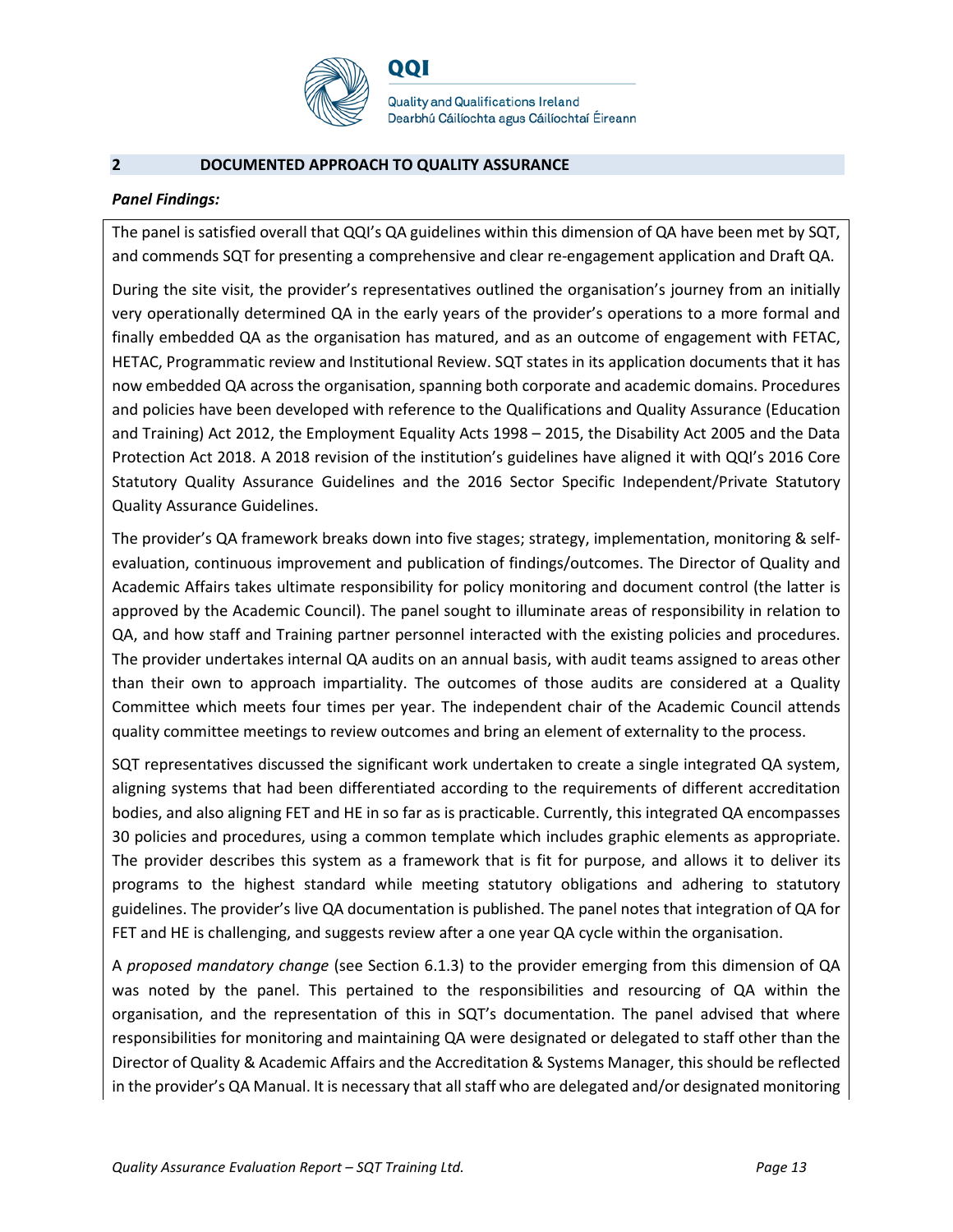

responsibilities regarding quality assurance are identified in QAP 1-2 (Section 6.1) and the particular responsibilities clearly outlined. When the panel reconvened on July  $12<sup>th</sup>$ , 2019 to undertake a desk review of the evidence subsequently submitted by SQT, the panel was satisfied that SQT has addressed this discrete issue.

#### **3 PROGRAMMES OF EDUCATION AND TRAINING**

#### *Panel Findings:*

The panel is satisfied overall that QQI's QA guidelines within this dimension of QA have been met by SQT.

The provider's policies pertaining programmes of education and training are included in its Draft QA. Specifically, these include the Development & Validation of Programmes (QAP3-1), Updating Programmes and Course Material (QAP3-2), Access, Transfer and Progression (QAP3-3) and Recognition of Prior Learning (QAP3-4).

New programme proposals at SQT can emerge from multiple avenues. The provider engages with stakeholders and industry to identify potential gaps and opportunities, and leverages a feedback loop with the companies it services to identify demand for training they are not delivering. The Board of Directors grants approval for investment in new programmes, following which the proposal is brought to the Academic Council for ultimate approval. The roles and responsibilities of SQT staff which are specific to programme development for QQI validated programmes is discussed in QAP3-1.

The panel also discussed aspects of learner admission, progression and recognition with the provider's representatives. With regard to applications, SQT may deal directly with learners or with company representatives. However, for Level 6 programmes or programmes where entry requirements are in place SQT ensure they have documented evidence of this.

As the provider typically offers short programmes, transfer is not an option. Depending on the programme, SQT may be able to assist a learner in terms of changing programmes or exiting one programme with a lower level of award if they are unable to complete an assessment through no fault of their own.

Opportunities to progress are typically explained to learners in relation to additional levels of qualification they may be able to undertake if desired.

A *proposed mandatory change* to the provider emerging from this dimension of QA was noted by the panel. The panel advised that with regard to learners who could not complete their current course of study, the options for learners should be clarified (see Section 6.1.4). When the panel reconvened on July 12<sup>th</sup>, 2019 to undertake a desk review of the evidence subsequently submitted by SQT, the panel was satisfied that SQT has addressed this discrete issue.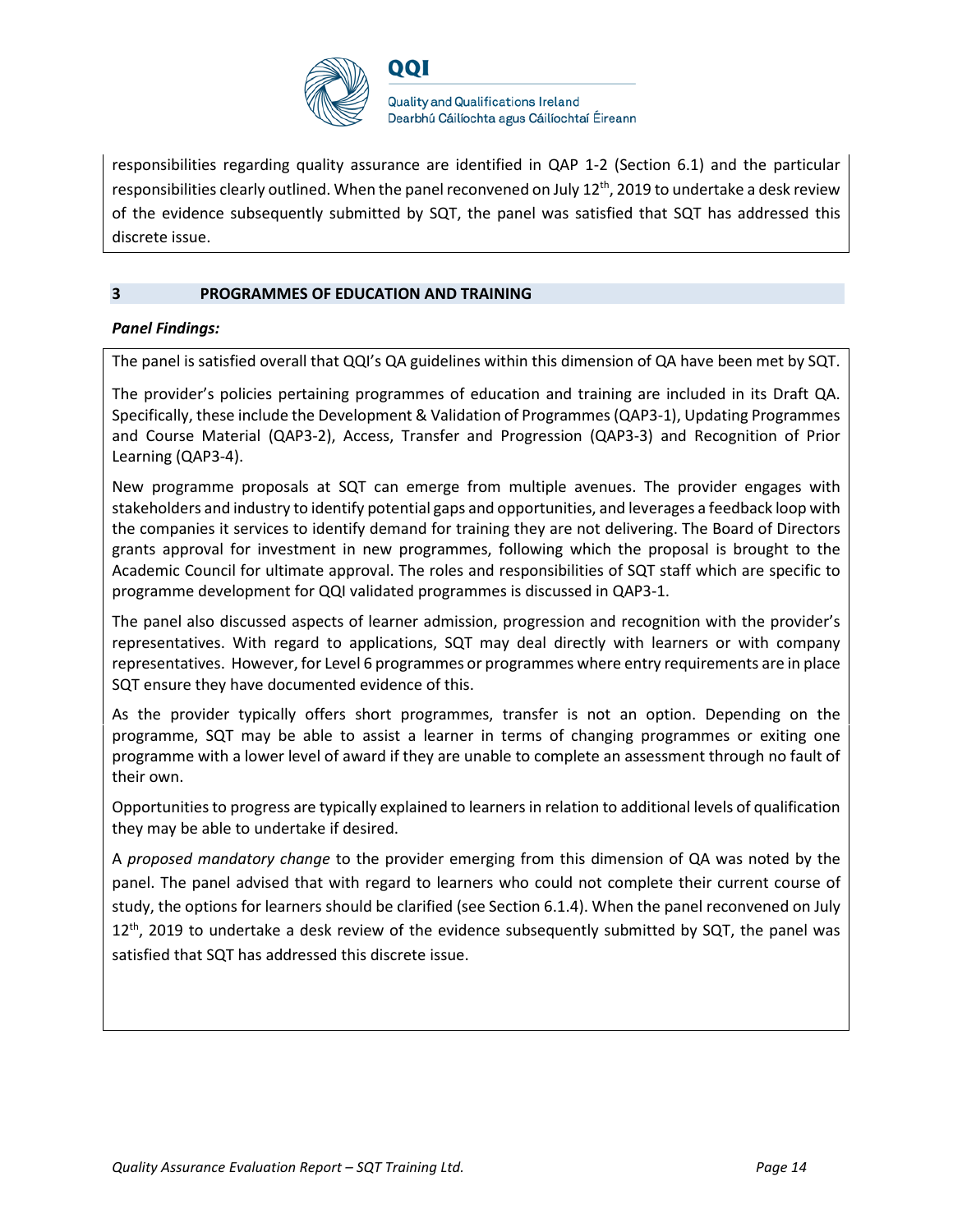

#### **4 STAFF RECRUITMENT, MANAGEMENT AND DEVELOPMENT**

#### *Panel Findings:*

The panel is satisfied overall that QQI's QA guidelines within this dimension of QA have been met by SQT.

During the site visit, the panel explored this aspect of the provider's QA in depth. In particular, the panel focused on the capacity for SQT management to ensure appropriate recruitment and development of tutoring staff not employed directly by the provider. The provider's application outlined existing legal agreements between SQT and its Training Partners, which devolve authority to SQT to monitor and control Training Partner personnel and the quality of output/teaching personnel in connection with the provision of QQI validated programmes. Discussion during the site visit with both SQT representatives and Training Partners was directed toward making clear how this was realized in practice.

The provider's policy on Recruitment and Induction of Teaching Staff is provided in its documentation (QAP4-1). With regard to recruitment of tutoring staff, SQT have a minimum pre-requisite that tutors hold a third level degree in a relevant discipline and ten years of relevant industry experience. Additional specific academic or professional qualifications required by accreditation bodies must also be adhered to. Additionally, tutors who do not possess a formal teaching or training qualification must complete one within one year of being approved as a tutor. SQT's Training Partners share responsibility with the provider for ensuring this qualification is attained, and both SQT and Training Partner representatives affirmed this to the panel during the site visit.

With regard to staff development needs, SQT's policy on the Professional Development of Teaching Staff is provided in its documentation (QAP4-4). The policy requires tutors to participate in Continuing Professional Development activity for a minimum of 3 days per year, to include technical as well as pedagogical skills. CPD activity is logged and reviewed annually. Responsibility for CPD planning rests with the tutors and Training Partners, with oversight from SQT. SQT additionally supports tutor's development of pedagogical skill through an annual tutor training day, and tutor webinars using Zoom for remote access. During the site visit the panel had an opportunity to interview tutoring staff involved in delivery of QQI validated programs in all of the educational domains relevant to the provider's re-engagement application. Tutors noted that they found the annual training days useful, and that the focus areas of these were determined in response to needs they had identified. An example of this was training specific to the use of technology to enhance classroom learning. Staff found the input relevant to their needs and several noted that they now regularly incorporated the use of particular tools demonstrated (such as *kahoot!*) to their own training session delivery.

SQT's procedure for Monitoring the Effectiveness of Teaching Staff (including a procedure for supporting poorly performing teaching staff) is provided in its documentation (QAP4-3). Administrative staff development was also discussed. This is addressed through annual performance reviews by the provider, and development opportunities include cross-training in various roles within the organisation.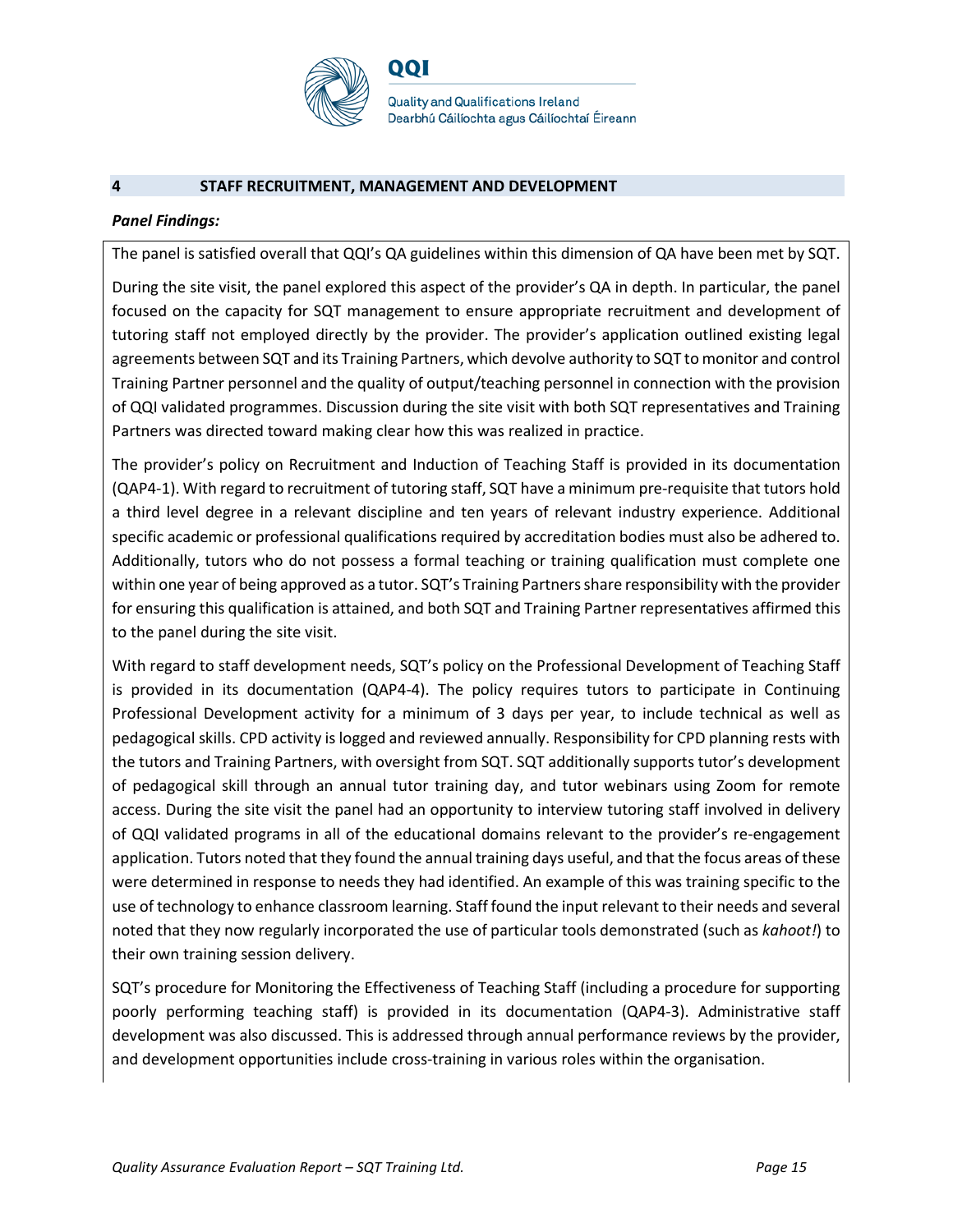

Two *proposed mandatory changes* (see Section 6.1) to the provider emerging from this dimension of QA were noted by the panel.

The first (6.1.1) pertained to the provider's complaints procedure. The procedure lacked comprehensiveness, in that it was unidirectional, accounting for learner complaints in relation to staff. The panel noted that SQT's duty of care to its Training Partners and staff means that a complaints procedure should also account for the possibility of, for example, staff complaints about other staff or staff complaints about students.

The second (6.1.2) pertained to the provider's peer observation framework. This was outlined in the provider's policy on Peer Review of Teaching Staff (QAP4-2). The policy was developed with input from current tutoring staff. During the site visit, discussion of peer review indicated that it is mandatory for new tutors, and otherwise voluntary. However, peer review may also be a response to poor performance by a tutor. The panel advised that this should be documented with regard to reporting lines, who has oversight of this process and its potential outcomes. Specifically the provider needed to consider and document the implications and limits of a negative peer review.

When the panel reconvened on July 12<sup>th</sup>, 2019 to undertake a desk review of the evidence subsequently submitted by SQT, the panel was satisfied that SQT has addressed both of these discrete issues.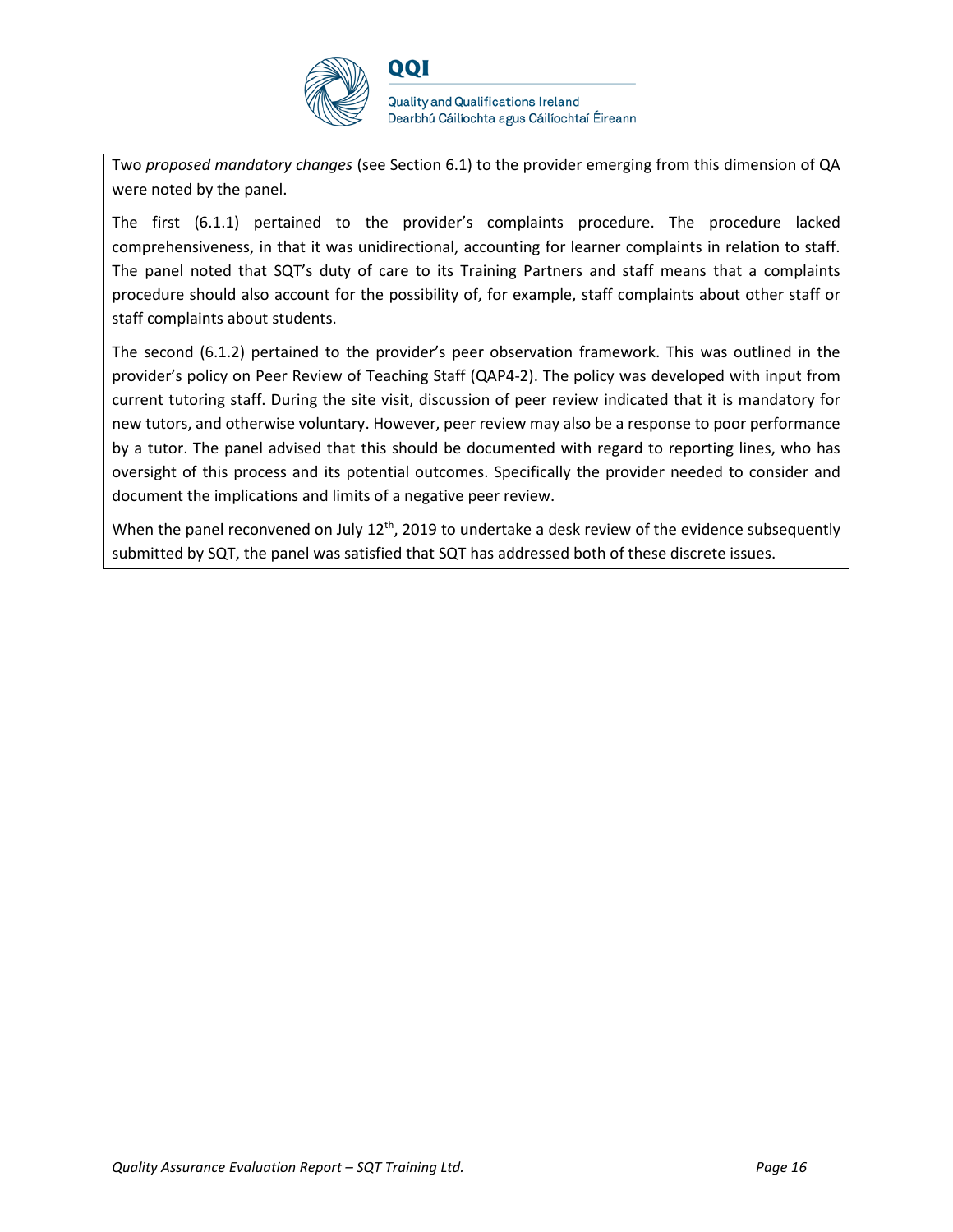

#### **5 TEACHING AND LEARNING**

#### *Panel Findings:*

The panel is satisfied overall that QQI's QA guidelines within this dimension of QA have been met by SQT.

During the site visit, the panel invited tutoring staff in attendance to describe their pedagogical approaches, and also how they developed their own effectiveness as teachers.

Tutoring staff discussed the learner-centred philosophy guiding their practices, and demonstrated sensitivity to the needs of the three distinct learner cohorts within the different educational domains of the QQI programmes. The tutors consistently emphasized the importance of utilizing approaches to learning, teaching and assessment that maintained a close alignment between these and the work contexts and authentic workplace challenges.

In addition to drawing upon experience and currency within their domains, tutors cited formal staff development supported by SQT, including tutor training days and the allocation of three days for CPD as contributing to their confidence and development as teachers. Participation in a remote Community of Practice for tutors, facilitated using Zoom technology, is also available to SQT's tutors, and future plans include inviting tutors to facilitate these sessions in areas specific to their expertise.

SQT established a Teaching and Learning working group in September 2018. The working group is comprised of a number of Programme Directors and Tutors, and led by the Director of Quality and Academic Affairs. Internal discussions at the provider are reviewing the option of formalizing this group further, in order for it to make input to new Teaching and Learning Policy and Strategy.

Moodle is utilized by learners and tutors at SQT as a repository for programme information and learning resources. The platform is additionally used for messaging and as a portal for submission of some assessment pieces (and provision of feedback on these). Some technology enhanced learning tools are also used by some tutors during face to face program delivery. However, these are supplementary and augment, as opposed to alter, the delivery mode of the provider's programmes. The provider's approaches to Teaching and Learning therefore do not fall within the domain of Blended Learning, nor is Blended Learning within the approved scope of provision sought by SQT.

The panel is satisfied that the teaching and learning approaches utilized in programme delivery have been developed in alignment with learner profile and needs. Adjustments, innovations and interpretations of the curriculum are made by the tutors, but this occurs within the framework of the programme Learning Outcomes, and doubts in this regard are appropriately referred to the Director of Quality and Academic Affairs.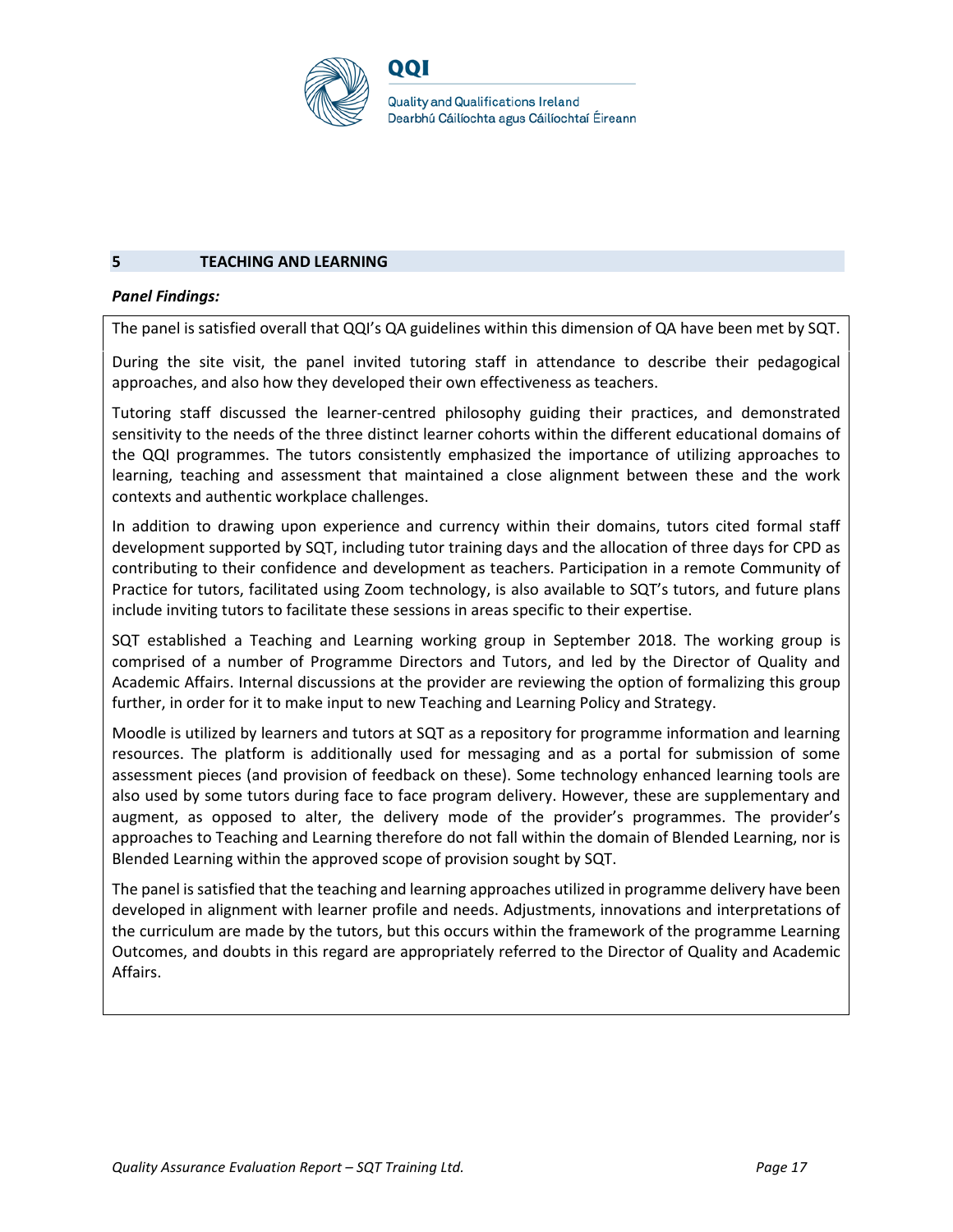

#### **6 ASSESSMENT OF LEARNERS**

#### *Panel Findings:*

The panel is satisfied overall that QQI's QA guidelines within this dimension of QA have been met by SQT.

The provider's policies for Assessment of Learners (QAP6-1) are comprehensive and detailed.

During the site visit the panel explored the provider's practices in relation to communication of results surrounding SQT's cycle of exam boards (three times per year each for FET and HE respectively). Learners receive provisional results (clearly stated as provisional) which are released before examination board, but final result is released after examination board. Academic council then occurs at least 6 weeks after the Exam board to allow time for the appeals process. In the event that a learner submits an assessment late due to mitigating circumstances, then their result will be delayed to the following exam board.

The panel also discussed the QA of assessment with tutoring staff. Tutors affirmed that they were actively involved in the development of assessment instruments as well as the integration of QA procedures to assessment practices. Learners are provided with information pertaining to assessment when they sign up for a course, which includes the nature of the assessment.

Due to the frequently commercial in confidence nature of student assessments (which are set within actual industry contexts) samples of assessment were not submitted within the provider's documentation, but were presented to the panel by three programme directors during the site visit. The panel was satisfied that the examples of assessment reflected good practice, and would enable learners to appropriately demonstrate learning achievement.

The panel discussed practices surrounding rechecks, reviews and appeals. These are only available for final, ratified results in the period between the exam board and Academic Council meeting, and procedures are in place to guide this.

Security of assessment was also discussed. SQT outlined that for examinations, assessment briefs are sealed in an envelope and stay that way until opened at the exam. Some assessments can be submitted via moodle. If assessment pieces are posted in there is a tracking procedure (date stamp). After processing they are held securely in a locked filing cabinet until time for them to be assessed. Measures taken to remove personal information from assessment pieces before they go out for marking. The projects are designed in a manner that they are individualized so the sharing of assessment briefs does not endanger the assessment. Tutors confirmed during the site visit that information is also provided to learners with regard to plagiarism and academic integrity. This can be found in the learner handbook and is also made explicit in a declaration learners are required to sign at the time of submission.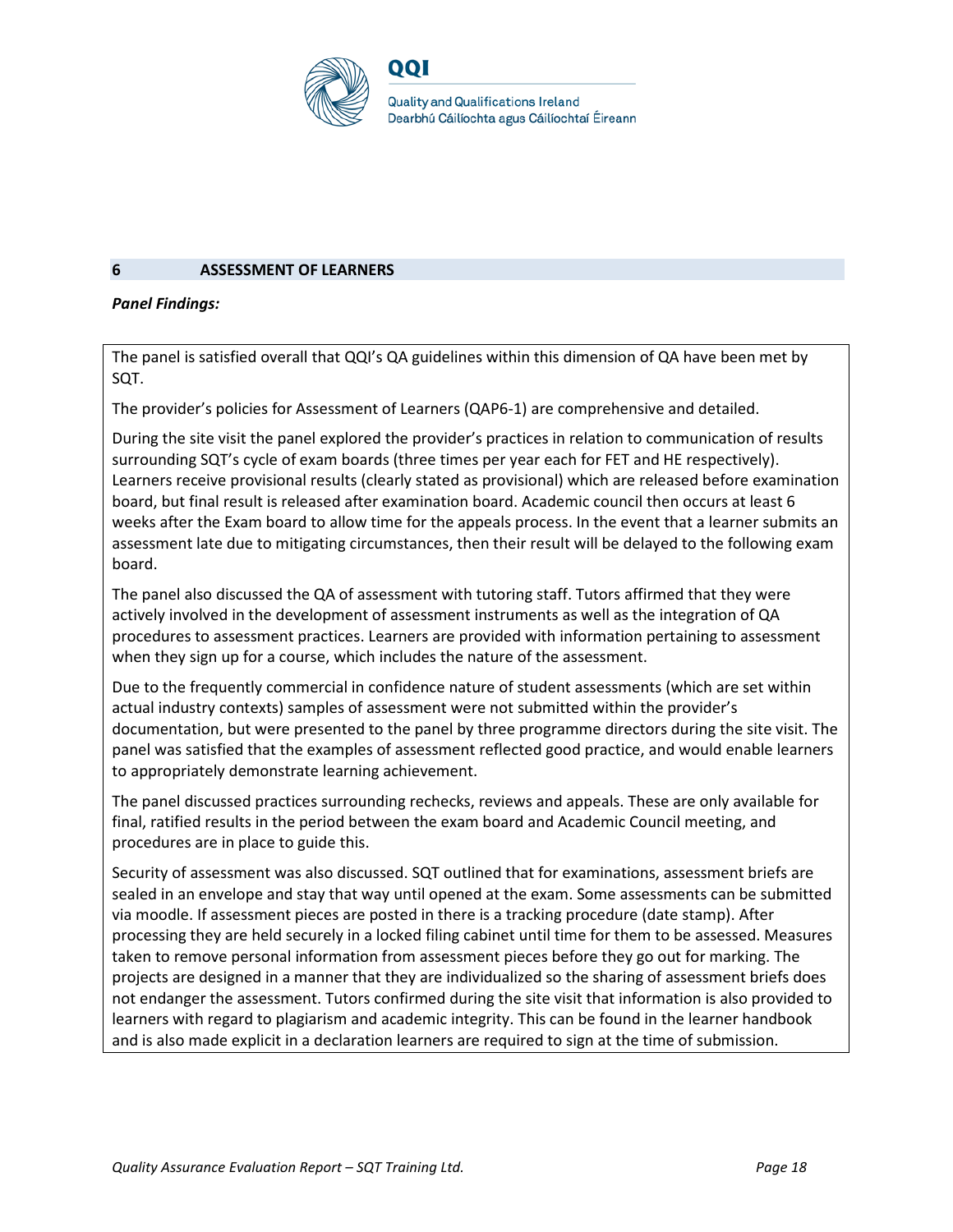

**Quality and Qualifications Ireland** Dearbhú Cáilíochta agus Cáilíochtaí Éireann

#### **7 SUPPORT FOR LEARNERS**

#### *Panel Findings:*

The panel is satisfied overall that QQI's QA guidelines within this dimension of QA have been met by SQT.

The provider's policies for Approval and Monitoring of Programme Venues (QAP7-1), Supports for Reasonable Accommodation (QAP7-2), Personal Mitigating Circumstances (QAP7-3), Protection of Enrolled Learners (QAP7-4), Learner Complaints (QAP7-5) and Supports for Learners (QAP7-6) are provided in its Draft QA.

During the site visit, some discussion was focused on the issue of learner representation. The panel acknowledges that a learner representative model of Higher Education is not practical in the SQT context. However the provider notes that in some areas of its QQI programmes learners do consistently volunteer to act as representatives, which may involve, for example, participating in interviews prior to programme board or Academic Council meetings.

Given the off-site nature of SQT's provision, the panel discussed the provider's processes for approving programme venues (also discussed in QAP7-1). The provider's representatives outlined the high specifications in place for training rooms, and their ability to specify details such as table layout and arrangements of space. The provider notes that feedback on training facilities from learners is captured alongside other feedback.

The panel also explored the provider's practices with regard to supporting learners with disabilities. The provider noted that while requests for accommodations have not been frequent, these have been effectively met in the past, for example, moving venues to better accommodate physical disabilities. The panel notes that having an appropriate process in place (for example, an invitation to a meeting to discuss needs) would be desirable.

A *proposed mandatory change* to the provider emerging from this dimension of QA has been noted by the panel. The panel advises that the provider should consider simplifying the description of students with disability with regard to student supports (see Section 6.1.6). In relation to this, SQT could consider consulting with HE providers with experience in this regard to approach best practice, as opposed to minimum legislative requirements. When the panel reconvened on July 12<sup>th</sup>, 2019 to undertake a desk review of the evidence subsequently submitted by SQT, the panel was satisfied that SQT has addressed this discrete issue.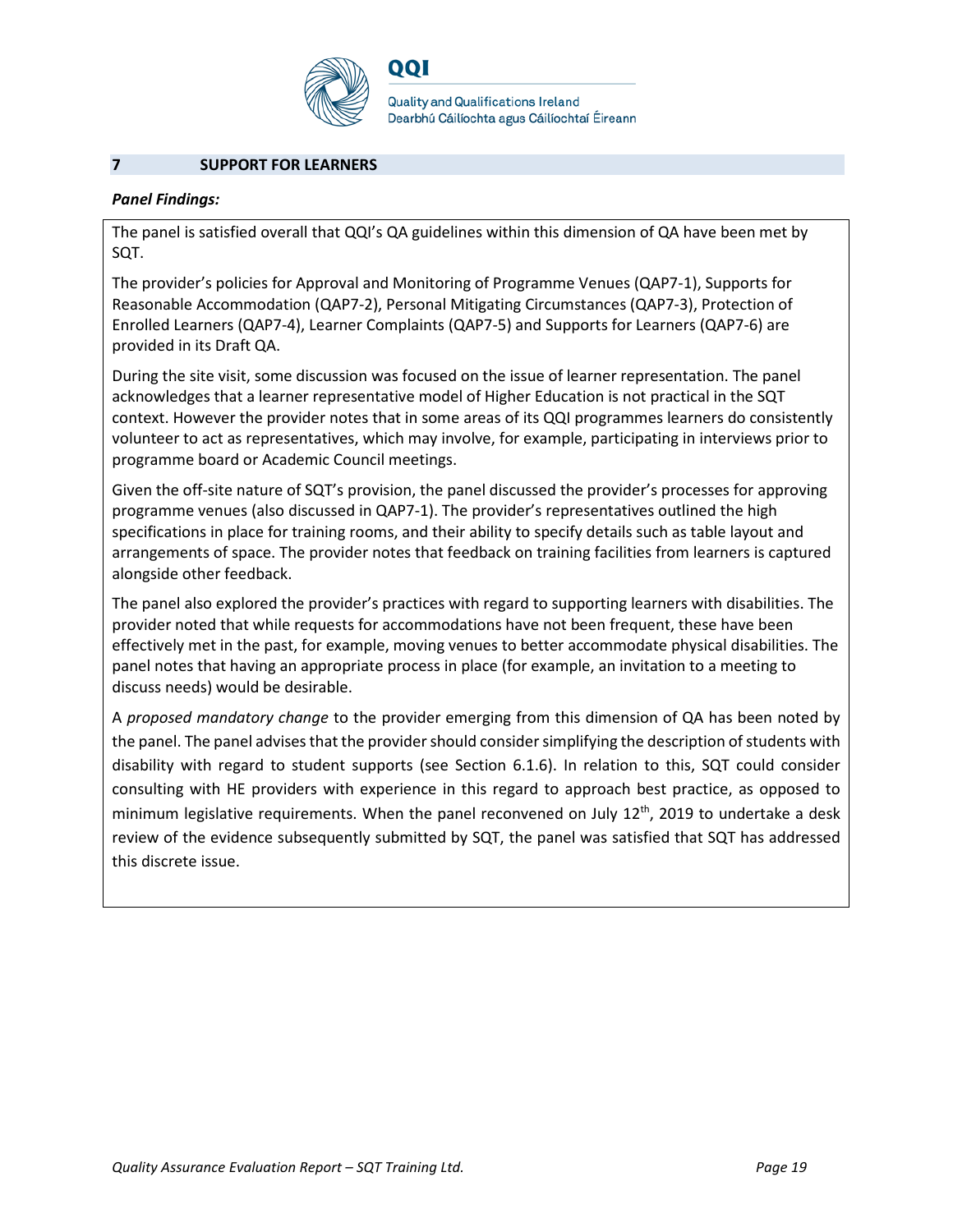

#### **8 INFORMATION AND DATA MANAGEMENT**

#### *Panel Findings:*

The panel is satisfied overall that QQI's QA guidelines within this dimension of QA have been met by SQT.

The provider's Information Management Policy (QAP8-1), Data Protection Policy (QAP8-2), Management of Data Breaches Policy (QAP8-3) and Subject Access Requests Policy (QAP8-4) are included in its Draft QA procedures.

During the site visit, SQT reported that it is moving toward a new management information system, and that this is on track to be operational in  $2 - 3$  months from the date of the site visit. The system will support improved reporting, and enhanced tracking of learners. It will also ensure a robust and secure repository for learner and programme data.

A documented procedure for disposing of data exists at the provider. This includes secure shredding for destruction of hard copy assessments. During the marking period it is the responsibility of the tutor to ensure that any hard copies and marks are securely and appropriately stored, and protocols exist for this (for example, student assessments cannot be marked on public transportation). Where practicable assessed work is submitted via SQT's moodle.

Responsibility for GDPR data breaches rests with the provider's Managing Director. SQT has a data processing agreement with an external, reputable IT company which manages its IT infrastructure and associated services. Data resides within the EU (the company's servers sit in Dublin). Learner records and other data are retained using a bespoke system which has evolved to meet the needs of the provider in dealing with multiple accreditation bodies.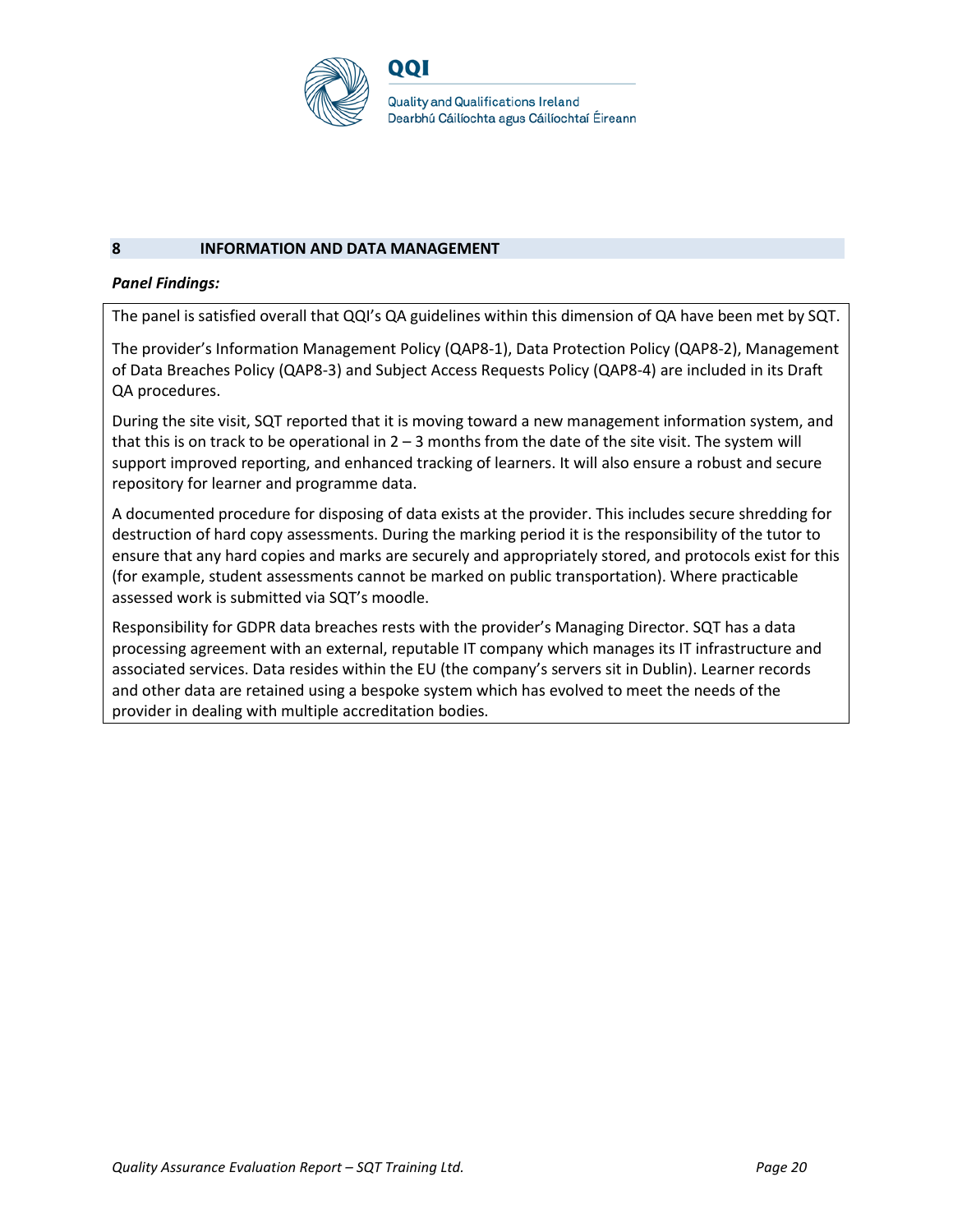

#### **9 PUBLIC INFORMATION AND COMMUNICATION**

#### *Panel Findings:*

The panel is satisfied overall that QQI's QA guidelines within this dimension of QA have been met by SQT.

The provider's Public Information and Communication policy (QAP9-1) is provided in the Draft QA, and is comprehensive. The policy outlines publication of provider information, publication of programme specific information, mandatory information for all programmes and the publication of QA documentation. The accompanying procedure specified protocols to be observed with respect to the publication and communication of public information as well as the ongoing review and update of public information.

#### **10 OTHER PARTIES INVOLVED IN EDUCATION AND TRAINING (incl. Apprenticeships)**

#### *Panel Findings:*

The panel is satisfied overall that QQI's QA guidelines within this dimension of QA have been met by SQT.

The provider's policy on Other Parties Involved in Education and Training (QAP10-1) is included in its Draft QA. This covers SQT's peer and external stakeholder relationships and its principles for selecting external expertise in the form of expert panellists, examiners and authenticators.

As discussed in response to criterion 4.4.1(a) of this report, and further referenced in Sections 5.1 and 5.4, SQT has legal arrangements in place with its Training Partners that have been implemented in consultation with QQI following an Institutional Review process in 2012.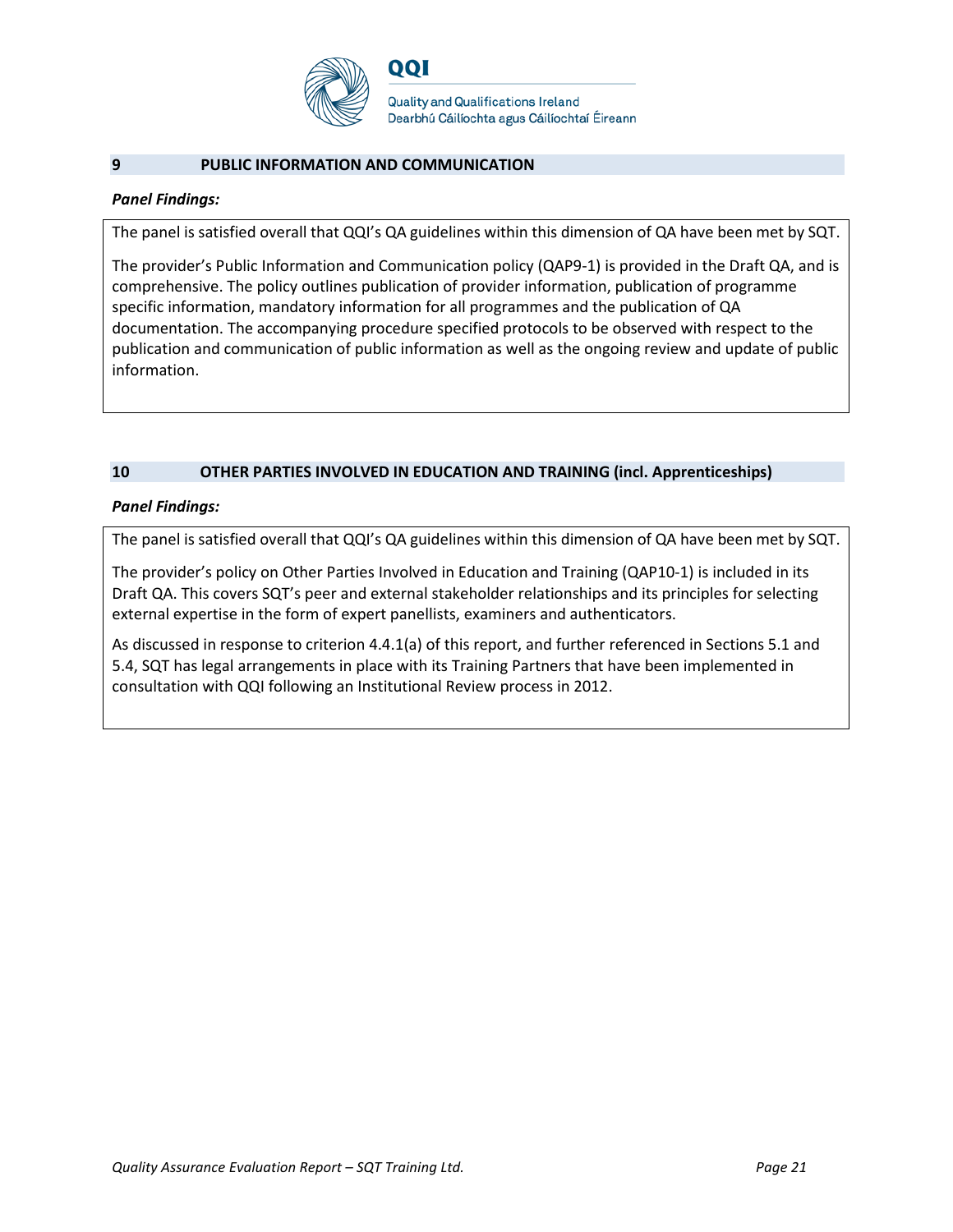

#### **11 SELF-EVALUATION, MONITORING AND REVIEW**

#### *Panel Findings:*

The panel is satisfied overall that QQI's QA guidelines within this dimension of QA have been met by SQT.

The provider's policy for Ongoing Monitoring of Programmes and QA Framework (QAP11-1), Periodic Programme Review and Revalidation of QQI Programmes (QAP11-2) and External Cyclical Review (QAP11- 3) are contained in its Draft QA.

A summary of programme monitoring procedures within QAP11-1 includes both learner and tutor course evaluation forms, programme board meetings, informal correspondence between learners and tutors, examination board meetings, external examiner reports, company course organisers and management meetings.

During the site visit, SQT also described a new system it had implemented which involved documentation of corrective action for operational issues through use of Potential for Improvement Notices (PINs). Live programme improvement plans allow tutors to note improvements they feel are needed at the conclusion of a programme; use of this system generates automatic emails received by both the QA director and the programme director, as well as an entry on a backend file. The provider also presented to the panel the mechanism it uses for tracking actions within the strategic action plan. This captures Actions, Nature of the Plan, Goals, Priority Level, Responsibility, Where Monitored and Status.

A *proposed mandatory change* (see Section 6.1.5) to the provider emerging from this dimension of QA was noted by the panel. The panel suggested that a process for closing the feedback loop to employers, learners and other stakeholders should be formalized. This could be done effectively within the form of an annual report, as discussed during the site visit. When the panel reconvened on July 12<sup>th</sup>, 2019 to undertake a desk review of the evidence subsequently submitted by SQT, the panel was satisfied that SQT has addressed this discrete issue.

### **Evaluation of draft QA Procedures - Overall panel findings**

Following a 6 Week Pause in the reengagement process, the panel is satisfied that SQT have met QQI's QA guidelines. The 6 Week Pause enables the provider to address the panel's *proposed mandatory changes* as listed in section 6.1 of this report. The panel have issued a number of commendations to SQT with regard to its engagement with the panel throughout the reengagement process, its commitment to and understanding of QA, and the accessibility of its documentation. These are listed in Section 3.1 of this report.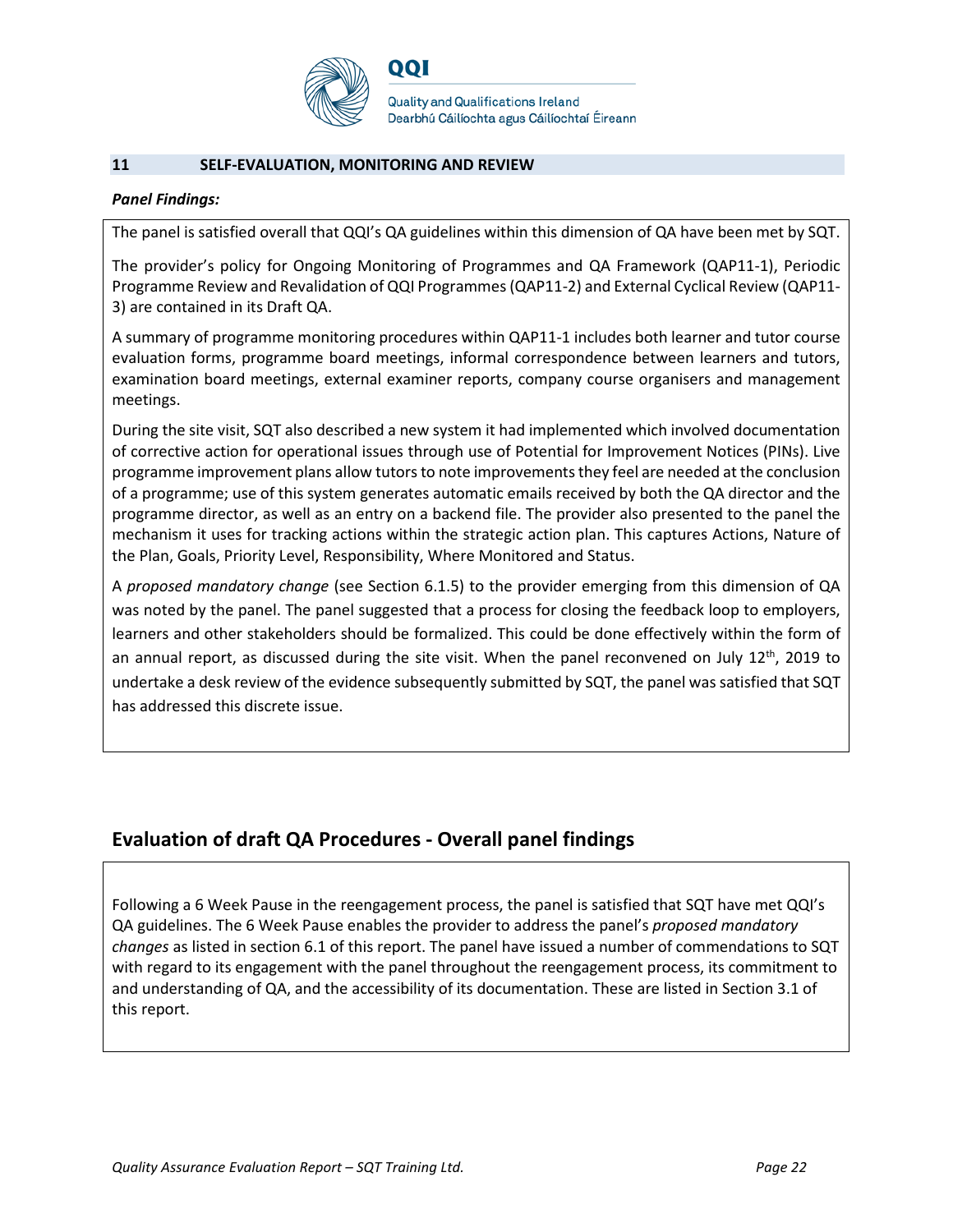

# **Part 6 Mandatory Changes to QA Procedures and Specific Advice**

### **6.1 Proposed Mandatory Changes (To be addressed by SQT during a 6 Week Pause on the Reengagement Process)**

The following proposed mandatory changes were identified at the conclusion of the site visit on May  $24<sup>th</sup>$ , 2019. The panel availed of the option to defer its decision to allow SQT an opportunity to address these issues within a six-week period. The panel requested that these amendments to the existing Draft QA be implemented, and approved by the provider's Academic Council. Upon receipt of the Academic Council minutes (or relevant extract thereof) the panel would be pleased to approve the provider's application. The Panel reconvened on  $12<sup>th</sup>$  July, 2019 to evaluate evidence submitted by SQT in support of the proposed changes. Following an evaluation of the evidence submitted, the panel is satisfied that SQT has adequately addressed the issues set out below.

6.1.1. The current complaints procedure needs to be broadened to include and account for other relationships within the organisation, for example, staff complaints about other staff, staff complaints about students, or company complaints about the provider.

6.1.2. The policy pertaining to proposed peer review of teaching practice should be reviewed in light of human resources and industrial relations considerations, as well as oversight of procedure. The policy should account for potential outcomes and actions of the process.

6.1.3. The delegation of responsibilities beyond the Director of QA & Academic Affairs and the Accreditation & Systems Manager should be clarified within the QA Manual. This is noted within role descriptions, but should also appear in the QA Manual.

6.1.4. With regard to learners who cannot complete their current course of study, the options for learners should be clarified.

6.1.5. A process for closing the feedback loop to employers, learners and other stakeholders should be formalized. This could be done effectively within the form of an annual report, as discussed during the site visit.

#### **6.2 Specific Advice**

The provider should consider simplifying the description of students with disability with regard to student supports. In relation to this item of specific advice, SQT could consider consulting with HE providers with experience in this regard to approach best practice, as opposed to minimum legislative requirements.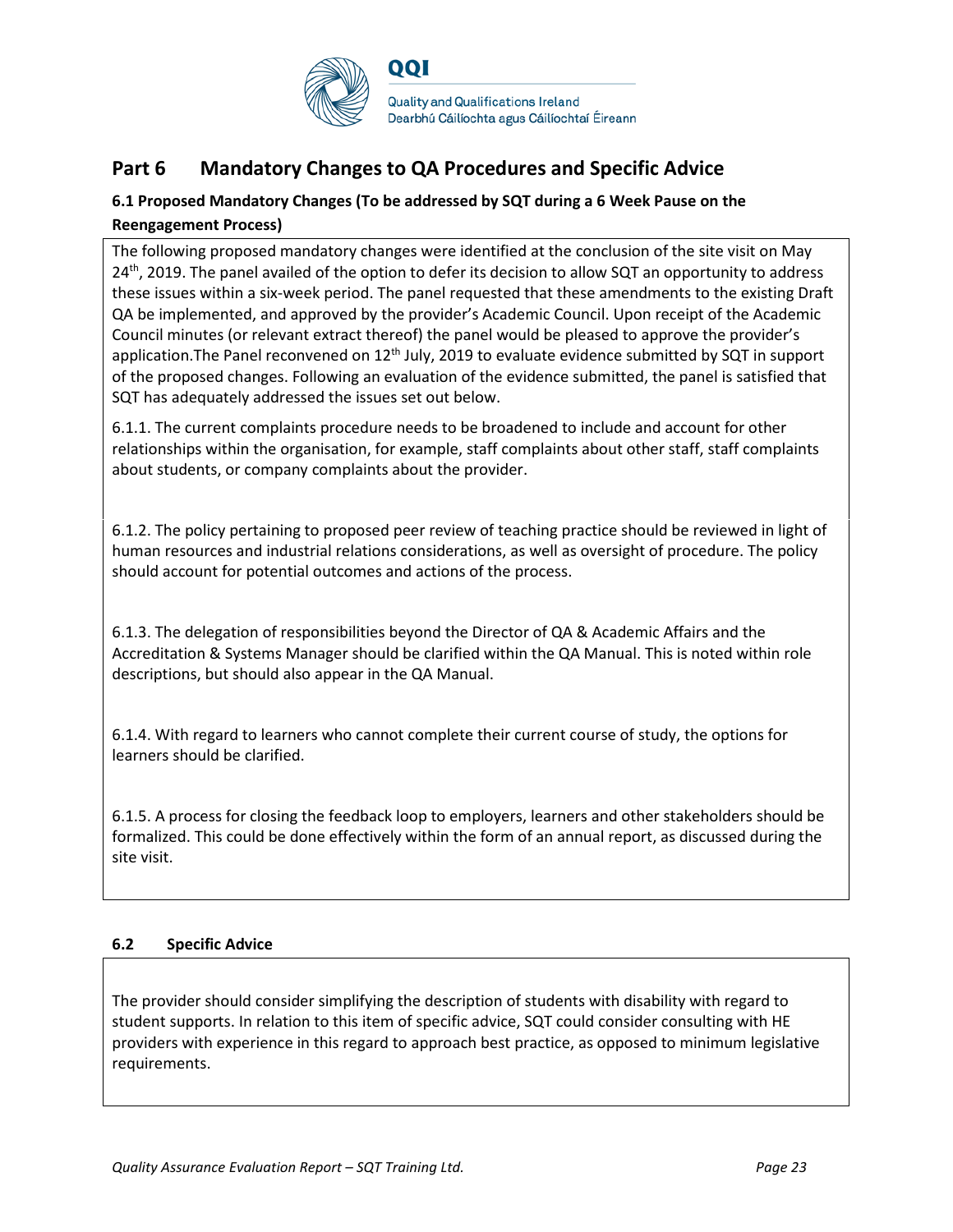

# Part 7 Proposed Approved Scope of Provision for this provider

| $NFA$ Level(s) – min and max | <b>Award Class(es)</b> | <b>Discipline areas</b>          |
|------------------------------|------------------------|----------------------------------|
| $5 - 8$                      | SPA, Minor             | Engineering, Food Safety,        |
|                              |                        | <b>Personal and Professional</b> |
|                              |                        | Development, Training and        |
|                              |                        | <b>Education, Management</b>     |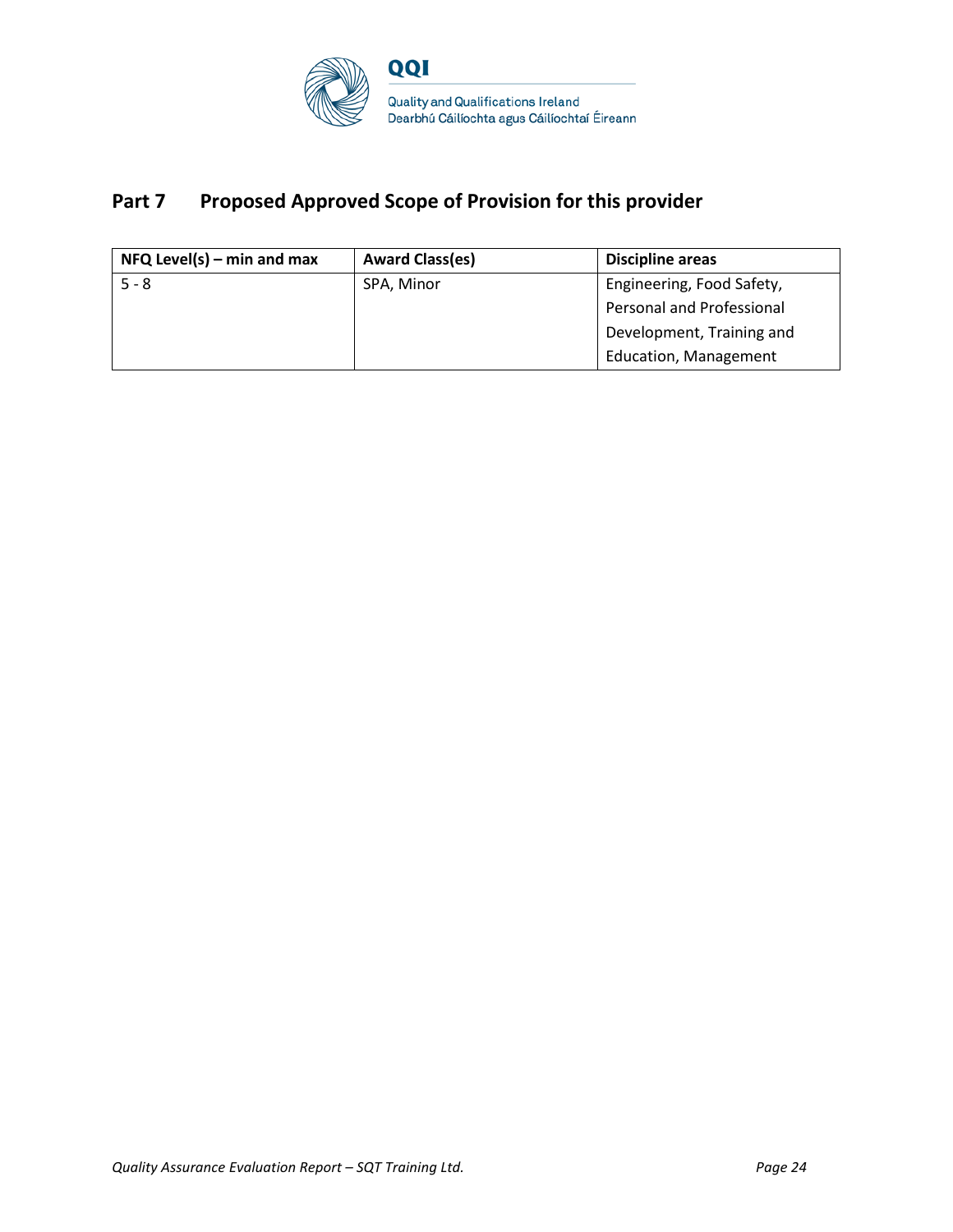

## **Part 8 Approval by Chair of the Panel**

This report of the panel is approved and submitted to QQI for its decision on the approval of the draft Quality Assurance Procedures of SQT Training Ltd.

Name: Michael Hall huchaelsfell.

Date: 12 June 2019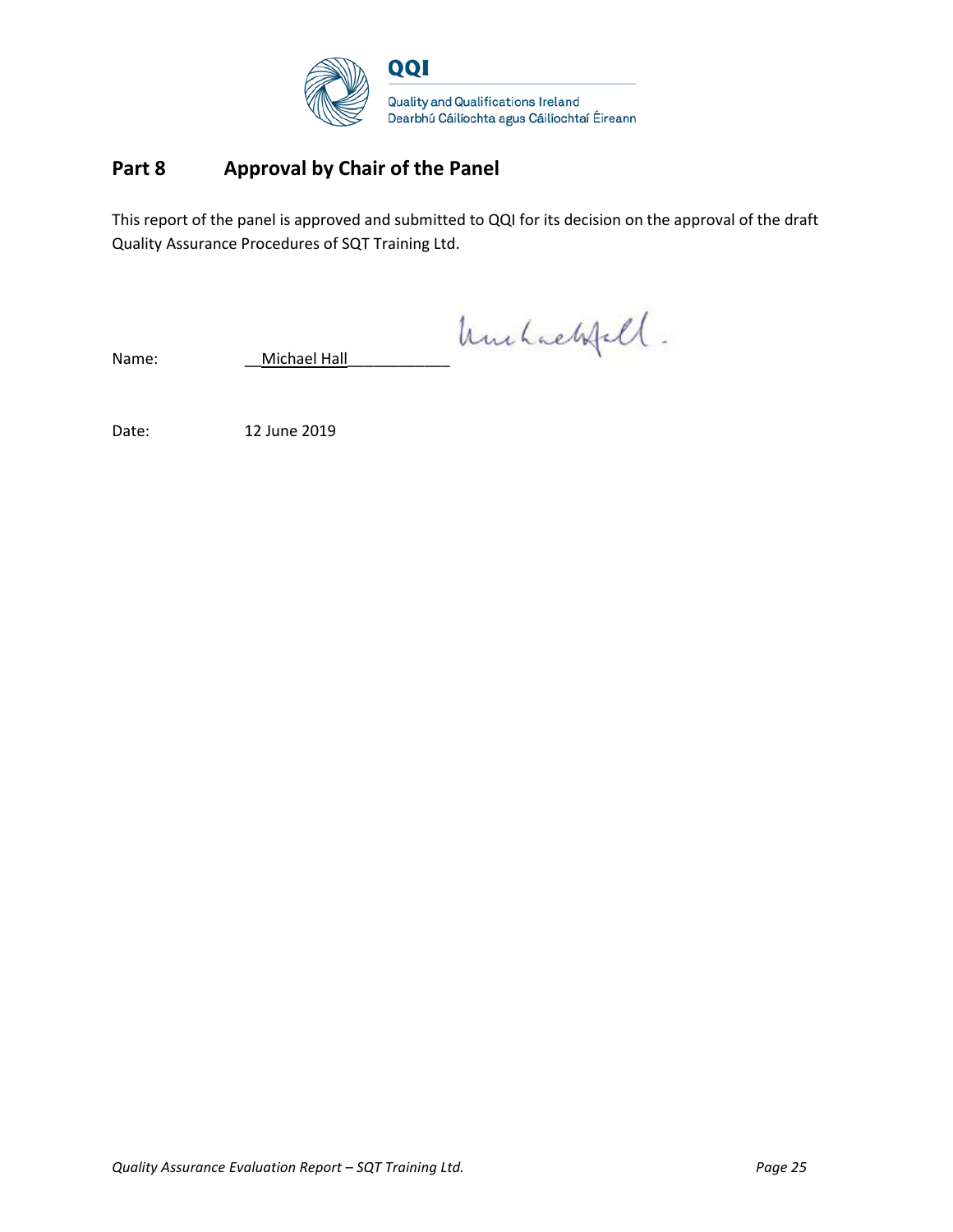

# **Annexe 1: Documentation provided to the Panel in the course of the Evaluation**

| Document                                                               | Related to                                             |
|------------------------------------------------------------------------|--------------------------------------------------------|
| SQT Re-Engagement Panel Review Session 1:<br>presentation in hard copy | Overall QA                                             |
| List of Corrections                                                    | <b>Application Form</b><br>Pages 4 & 50 and Appendix I |

# **Annexe 2: Provider staff met in the course of the Evaluation**

| Name                 | Role/Position                                                                |
|----------------------|------------------------------------------------------------------------------|
| Lorraine Halpin      | Director of Quality & Academic Affairs                                       |
| Siobhan Cunningham   | <b>Executive Director</b>                                                    |
| Dave Williams        | <b>Managing Director</b>                                                     |
| Prof. Tom Kennedy    | Independent Non-Executive Director                                           |
| Jean Hastings        | Programme Administration Manager (Lean Six<br>Sigma)                         |
| <b>Eilish Carter</b> | <b>Accreditation and Systems Manager</b>                                     |
| Maura Murphy         | Programme Director & Training Partner (Leadership<br>& Personal Development) |
| Gina Ryan            | Programme Director (Leadership & Personal<br>Development)                    |
| John Ryan            | Programme Director & Training Partner Manager<br>(Lean Six Sigma)            |
| Eamon O Bearra       | Programme Director (Lean Six Sigma)                                          |
| Ashling Keogh        | Tutor (Lean Six Sigma)                                                       |
| Karen O'Shea         | Programme Administration Manager (In-house)                                  |
| Bernie Madigan       | Programme Administration Manager (Public)                                    |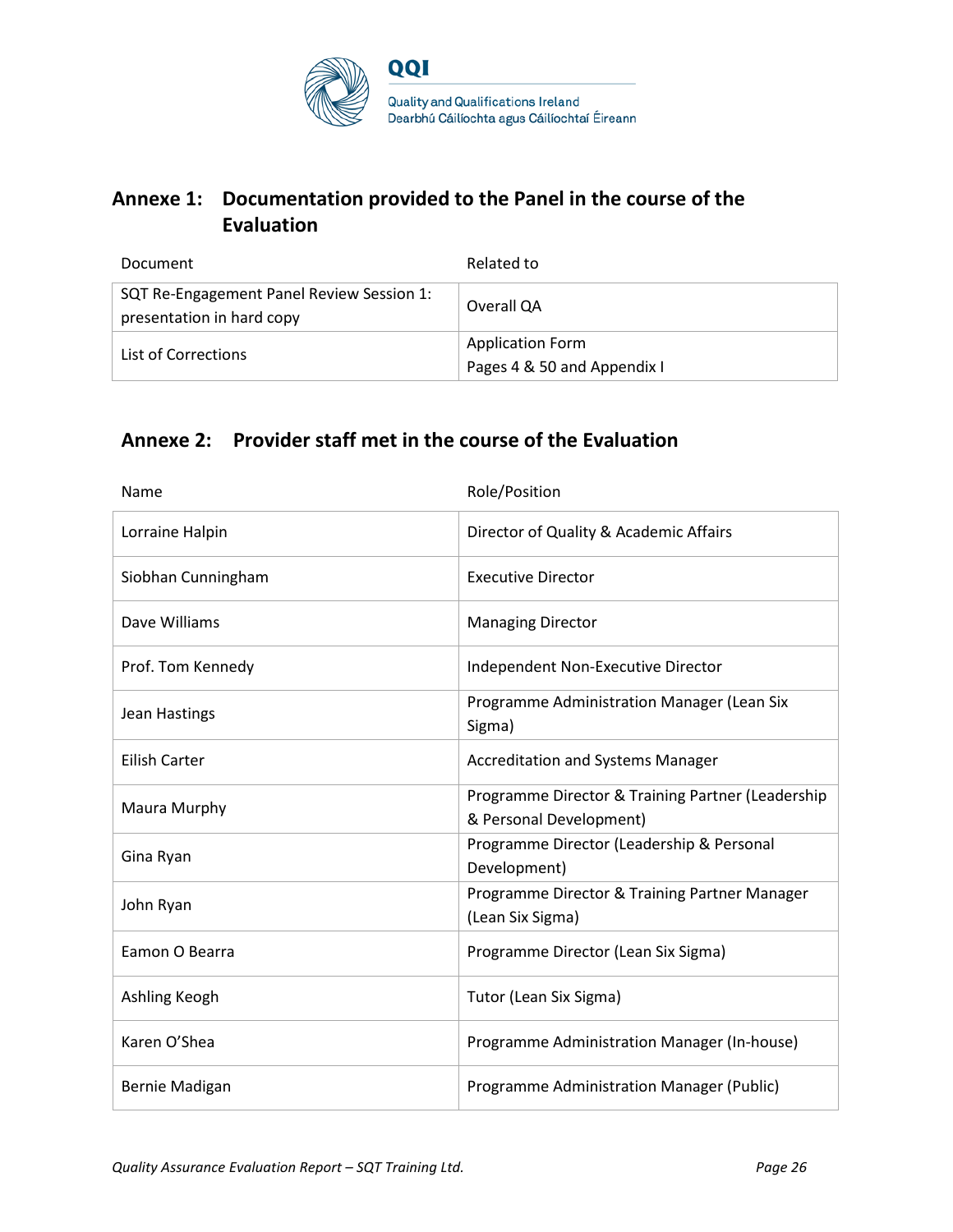

Quality and Qualifications Ireland<br>Dearbhú Cáilíochta agus Cáilíochtaí Éireann

| Denis Kiely | Programme Director & Training Partner Manager<br>(Food Safety) |
|-------------|----------------------------------------------------------------|
| Edel Jones  | Tutor (Food Safety)                                            |
| Joan Brien  | Tutor (Food Safety)                                            |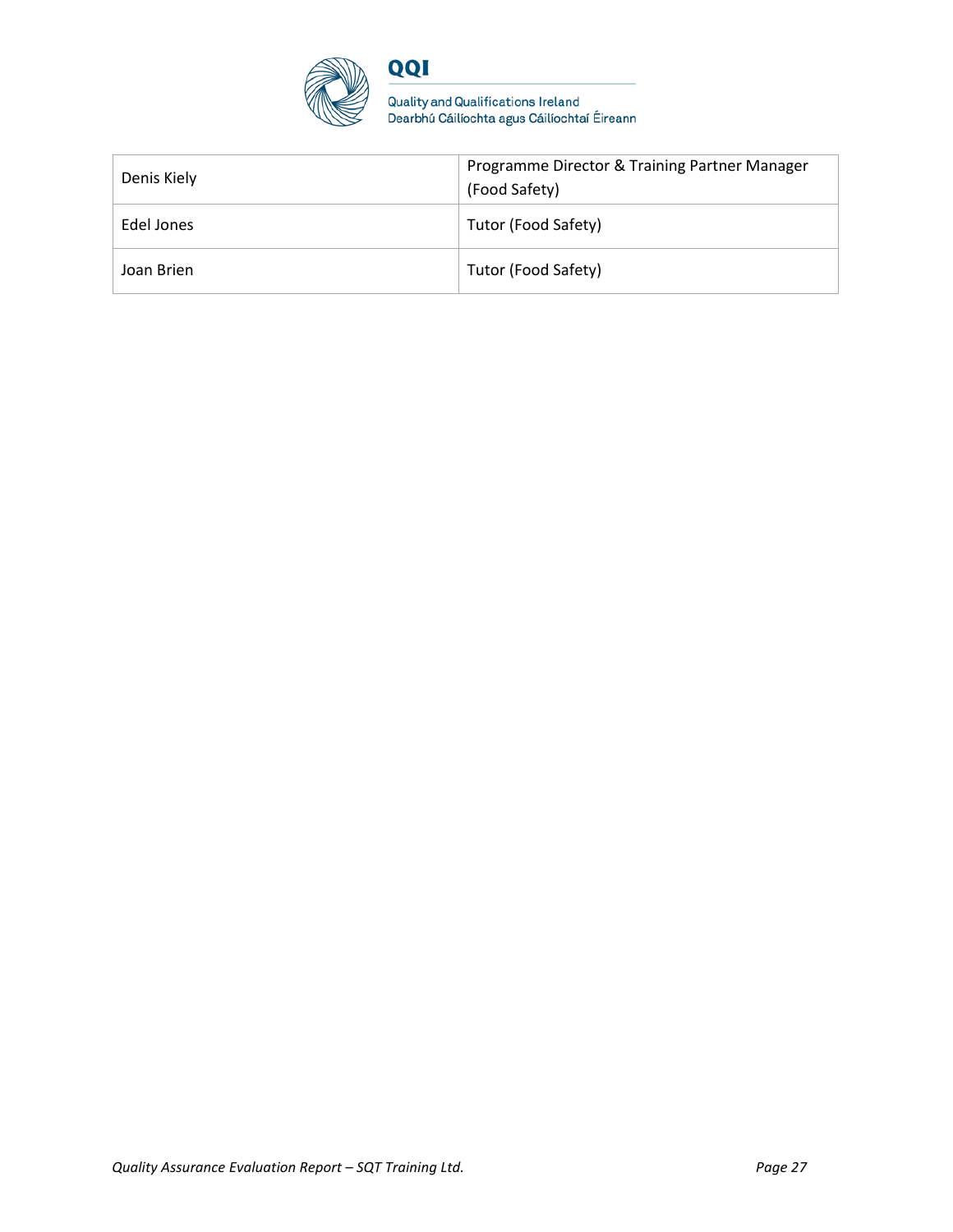# **SQT Training**

# **Response to Re-engagement Panel Report – August 2019**

SQT welcomes the report of the independent panel dated August  $19<sup>th</sup>$  2019 and its recommendation to approve its draft QA procedures. The re-engagement process has provided external validation of the organisations QA Framework which is evidenced by the six commendations received. Over the past two years, the re-engagement exercise has represented a significant body of work for the organisation. SQT adopted a rigorous approach to the process which was undertaken in an enthusiastic manner by all staff involved. Reengagement has driven a systematic review and critical evaluation of the entire organisation which has resulted in enhancement across all areas. The process has ultimately led to the development of a revised QA Framework and associated QA procedures, which together underpin the achievement of a holistic, embedded and fit-for-purpose QA system.

In response to the panel report, SQT would firstly like to express sincere gratitude to the panel for their professionalism, collegial approach and constructive dialogue during the site visit. We wish to thank each panel member for taking the time to review the documentation submitted and the other materials made available during the site visit. This was reflected in the panel's thorough understanding of the application and their consideration of the organisational and learner profile. SQT management and all staff involved found the site visit and contributions of the panel to be extremely valuable.

### **Commendations**

The panel made 6 commendations as follows:

- 1. The panel commends the **openness and collegiate approach of the SQT team** in their dealings with the panel throughout the reengagement process.
- 2. The panel commends the **dedication and commitment of the team** at SQT to the mission and vision of the organisation.
- 3. The panel commends the **high level of commitment, understanding and ownership among all staff of SQT's QA documentation and processes**.
- 4. The panel commends the **appropriateness of the QA** to the specific context and mode of operation of SQT. It was clear to the panel that the system is customdesigned to specifically suit SQT programmes, staff and learners.
- 5. The panel commends the **systematic, structured approach to QA** as presented by the Director of Quality and Academic Affairs.
- 6. The panel commends the **accessible and clear structure of the QA documentation**.

In addition the panel commended SQT for presenting a comprehensive and clear reengagement application and Draft set of QA policies and procedures.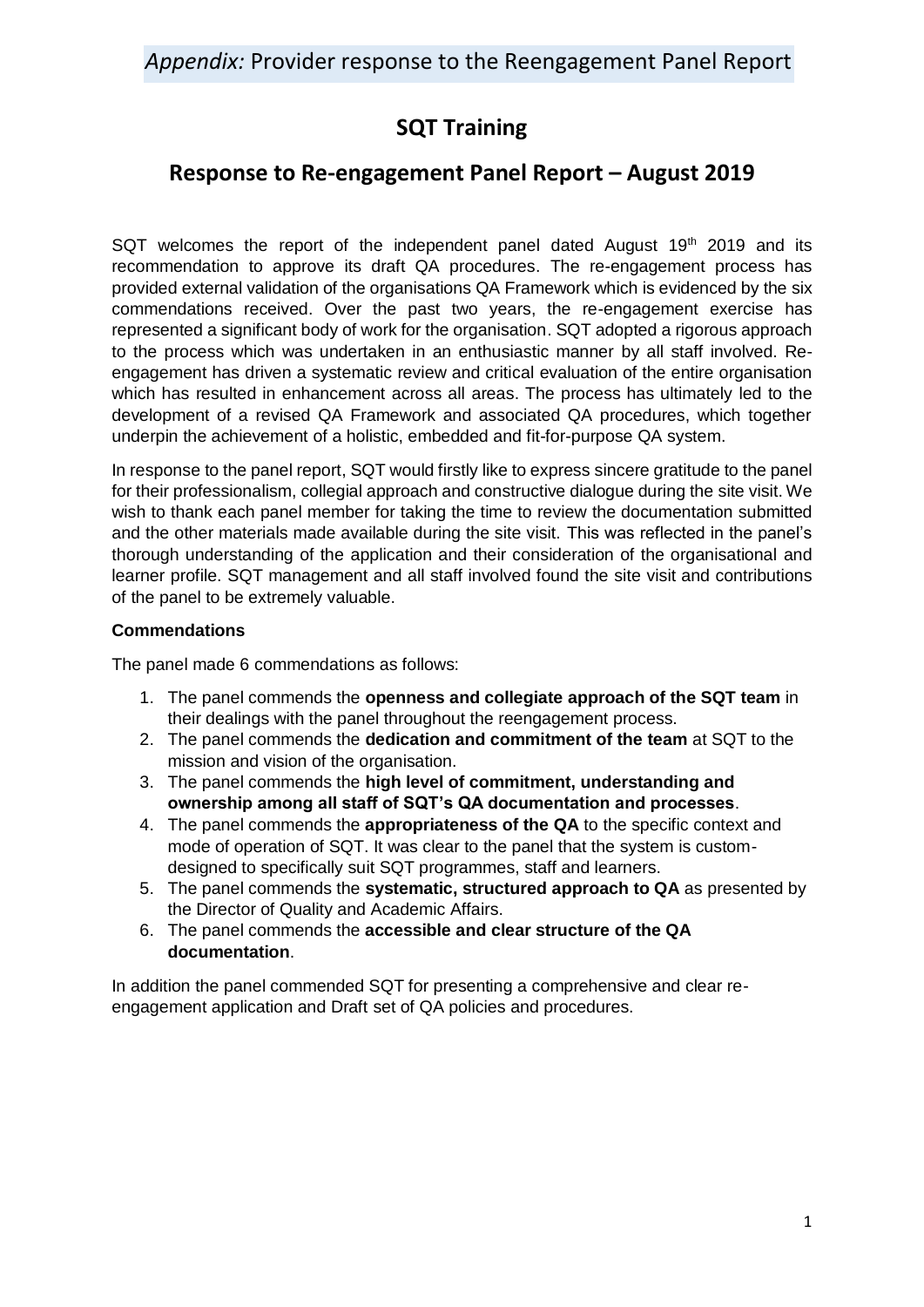### **Mandatory Changes**

The panel proposed 5 mandatory changes which were all considered to be discrete and readily amendable. These were outlined to the Senior Management Team at the conclusion of site visit and are outlined in Table 1 below. SQT welcomed these proposed changes and considered each to be capable of further enhancing its suite of policies and procedures. Consequently, all changes were implemented in the week subsequent to the site visit and were approved by SQT's Academic Council and Board of Directors, which convened on 7<sup>th</sup> and 13<sup>th</sup> June respectively. The mandatory changes and SQT's response to each are set out in Table 1 below.

### **Specific Advice**

The panel also proposed one item as specific advice which is set out in Table 2 below.